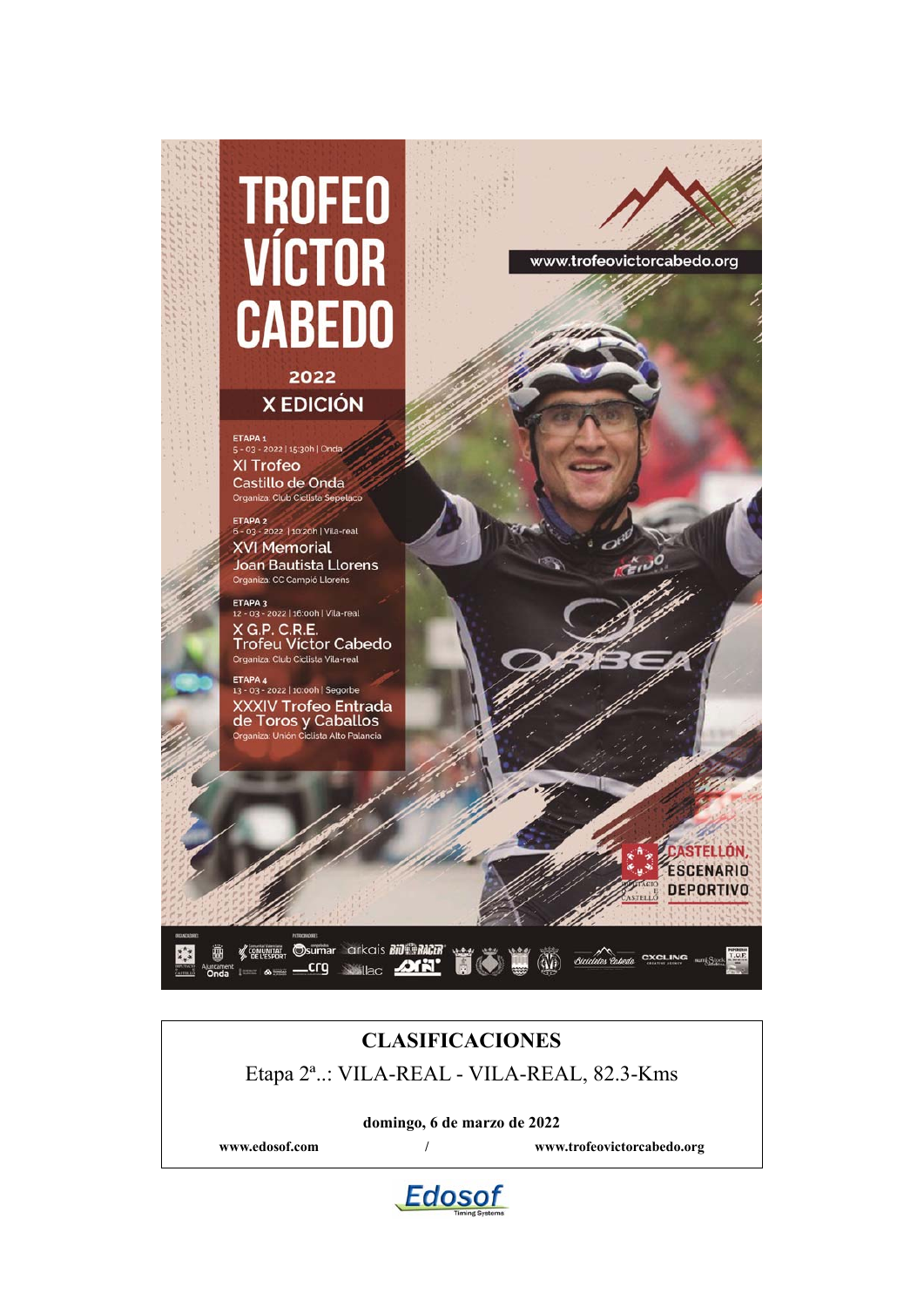



### **TROFEO VICTOR CABEDO**

**Organiza.: CAMPIO LLORENS, CC -RESUMEN CLASIFICACIONES 2<sup>ª</sup>-Etapa Fecha..: 06/03/22 VILA-REAL - VILA-REAL 82.3-Kms Media..: 43,913-K/h**

|              |                | <b>CLASIFICACION</b>         |            |          |                  | <b>GENERAL INDIVIDUAL</b>                                      |                          |
|--------------|----------------|------------------------------|------------|----------|------------------|----------------------------------------------------------------|--------------------------|
| $1^{\circ}$  |                | 238 IMPERIAL, Andres         | <b>VAL</b> |          | 1:52:27          | $1^{\circ}$<br>MARTI, Pau<br><b>DRO</b><br>61                  | 03:46:35                 |
| $2^{\circ}$  | 9              | CADENA, Joan                 | KOM        | a        | $\mathbf{0}$     | $2^{\circ}$<br>123 MUNTANYA, Albert<br><b>FIN</b>              | 28<br>a                  |
| $3^{\circ}$  |                | 172 ANGUELA, Mario           | SAL        | a        | $\boldsymbol{0}$ | $3^{\circ}$<br><b>SAL</b><br>172 ANGUELA, Mario                | 30<br>a                  |
| $4^{\circ}$  | 108            | MONGE, Pablo Manuel          | <b>ENT</b> | a        | $\mathbf{0}$     | $4^{\circ}$<br><b>DRO</b><br>62 ROSADO, Abel Odon              | 30<br>a                  |
| $5^{\circ}$  | 70             | DIAZ, Ricardo                | DRO        | a        | $\mathbf{0}$     | $5^{\circ}$<br>4 DIAZ, Joel<br>KOM                             | 33<br>a                  |
| $6^{\rm o}$  | 191            | SERRANO, Sergio              | <b>STE</b> | $\rm{a}$ | $\boldsymbol{0}$ | $6^{\circ}$<br>2 PEREZ, Cesar<br><b>KOM</b>                    | 33<br>$\rm{a}$           |
| $7^{\circ}$  | 46             | MONSERRATE, Sergi            | <b>UCV</b> | $\rm{a}$ | $\mathbf{0}$     | $7^{\circ}$<br>95 PEREZ, Iker<br><b>ELT</b>                    | 33<br>a                  |
| 80           | 62             | ROSADO, Abel Odon            | <b>DRO</b> | a        | $\boldsymbol{0}$ | $8^{\rm o}$<br>144 CEPA, Daniel<br>INF                         | 33<br>a                  |
| $9^{\circ}$  | 231            | DIAZ, Dario                  | <b>VAL</b> | a        | $\boldsymbol{0}$ | $9^{\circ}$<br><b>VAL</b><br>231 DIAZ, Dario                   | 41<br>$\rm{a}$           |
| $10^{\circ}$ |                | 67 GRAU, Alex                | <b>DRO</b> | a        | $\boldsymbol{0}$ | $10^{\circ}$<br>212 ROCA, Albert<br><b>EUR</b>                 | 41<br>$\rm{a}$           |
| $11^{\circ}$ | 22             | SERRANO, Mario               | AMI        | a        | $\boldsymbol{0}$ | $11^{\circ}$<br>31 CALABUIG, Estanislao<br><b>BAT</b>          | 41<br>a                  |
| $12^{\circ}$ | $\overline{4}$ | DIAZ, Joel                   | <b>KOM</b> | a        | $\boldsymbol{0}$ | $12^{\circ}$<br>182 TORRES, Marc<br><b>SAX</b>                 | 41<br>a                  |
| $13^{\circ}$ |                | 212 ROCA, Albert             | <b>EUR</b> | $\rm{a}$ | $\boldsymbol{0}$ | $13^{\circ}$<br><b>UCV</b><br>45 CANO, Gerard                  | 41<br>a                  |
| $14^{\circ}$ | 192            | BRAVO, Marti                 | <b>STE</b> | a        | $\theta$         | $14^{\circ}$<br>$\mathbf{1}$<br>GUILLERMO, Lucas<br><b>KOM</b> | 41<br>a                  |
| $15^{\circ}$ |                | 195 CERVERA, Miguel          | <b>STE</b> | a        | $\mathbf{0}$     | $15^{\circ}$<br>102 GARCIA, Jorge<br><b>ENT</b>                | 41<br>a                  |
|              |                | <b>EQUIPOS DE LA ETAPA</b>   |            |          |                  | <b>GENERAL EQUIPOS</b>                                         |                          |
| $1^{\circ}$  |                | DRONE HOPPER-GSPORT-TEIKARO  |            |          | 05:37:21         | $1^{\circ}$<br>DRONE HOPPER-GSPORT-TEIKARO                     | 11:21:01                 |
| $2^{\circ}$  |                | STEFANO GARZELLI TEAM        | <b>STE</b> | a        | $\boldsymbol{0}$ | $2^{\circ}$<br><b>EOLO - KOMETA</b><br>KOM                     | 31<br>$\mathbf{a}$       |
| $3^{\circ}$  |                | <b>EOLO - KOMETA</b>         | KOM        | a        | $\mathbf{0}$     | $3^{\circ}$<br><b>INF</b><br><b>INFINOBRAS - ZAFIRO</b>        | 01:14<br>a               |
| $4^{\circ}$  |                | VALVERDE TEAM-R. FUENTESVAL  |            | a        | $\boldsymbol{0}$ | $4^{\circ}$<br>VALVERDE TEAM-R. FUENTESVAL                     | 01:22<br>a               |
| $5^{\circ}$  |                | <b>FINQUES FELIU</b>         | <b>FIN</b> | a        | $\mathbf{0}$     | $5^{\circ}$<br>TOT-NET TERRASA<br><b>TOT</b>                   | 01:26<br>a               |
|              |                | <b>GENERAL MONTAÑA</b>       |            |          |                  | <b>GENERAL METAS VOLANTES</b>                                  |                          |
| $1^{\circ}$  |                | 34 DOMINGUEZ, Miguel         | <b>BAT</b> |          | 6-Ptos.          | 1 <sup>0</sup><br>9 CADENA, Joan<br><b>KOM</b>                 | 6-Ptos.                  |
| $2^{\circ}$  |                | 61 MARTI, Pau                | <b>DRO</b> |          | 2-Ptos.          | <b>SAX</b><br>$2^{\circ}$<br>186 BORTOLAZZI, Adan              | 4-Ptos.                  |
|              |                |                              |            |          |                  | $3^{\circ}$<br><b>TOT</b><br>224 GARCIA, Arnau                 | 3-Ptos.                  |
|              |                |                              |            |          |                  | $4^{\circ}$<br>179 LOPEZ, Jose Carlos<br><b>SAL</b>            | 3-Ptos.                  |
|              |                |                              |            |          |                  | $5^{\circ}$<br><b>ENT</b><br>102 GARCIA, Jorge                 | 2-Ptos.                  |
|              |                |                              |            |          |                  |                                                                |                          |
|              |                | <b>GENERAL S. ESPECIALES</b> |            |          |                  | <b>GENERAL CATEGORIAS</b>                                      |                          |
| $1^{\circ}$  | 9              | CADENA, Joan                 | KOM        |          | 6-Ptos.          | $1^{\circ}$<br>212 ROCA, Albert<br><b>EUR</b>                  | 03:47:16                 |
| $2^{\circ}$  | 53             | GALINDO, Alberto             | DIE        |          | 2-Ptos.          | $2^{\circ}$<br><b>UCV</b><br>45 CANO, Gerard                   | $\theta$<br>$\mathbf{a}$ |
| $3^{\circ}$  |                | 12 ROMERO, Joel              | <b>OND</b> |          | 2-Ptos.          | $3^{\circ}$<br>50 MAGRIA, Pau<br><b>UCV</b>                    | 33<br>a                  |
| $4^{\circ}$  | 50             | MAGRIA, Pau                  | <b>UCV</b> |          | 1-Ptos.          | $4^{\circ}$<br>127 COLLELL, Marc<br><b>FIN</b>                 | $37\,$<br>a              |
| $5^{\circ}$  | 93             | ANTUNEZ, Pablo               | <b>ELT</b> |          | 1-Ptos.          | $5^{\circ}$<br><b>STE</b><br>191<br>SERRANO, Sergio            | 43<br>a                  |
|              |                | <b>GRAL REGIONALES</b>       |            |          |                  |                                                                |                          |
| $1^{\circ}$  |                | 61 MARTI, Pau                | <b>DRO</b> |          | 03:46:35         |                                                                |                          |
| $2^{\rm o}$  |                | 62 ROSADO, Abel Odon         | <b>DRO</b> | a        | 30               |                                                                |                          |
| $3^{\circ}$  |                | 144 CEPA, Daniel             | <b>INF</b> | a        | 33               |                                                                |                          |
| $4^{\circ}$  | 31             | CALABUIG, Estanislao         | <b>BAT</b> | $\rm{a}$ | 41               |                                                                |                          |
| $5^{\circ}$  | 133            | ORTEGA, Carlos               | GUI        | a        | 46               |                                                                |                          |



PATROPRADORES

.crg

Osumar arkais BIO PACER **SANCE ANN'** 





**CXCLING** 

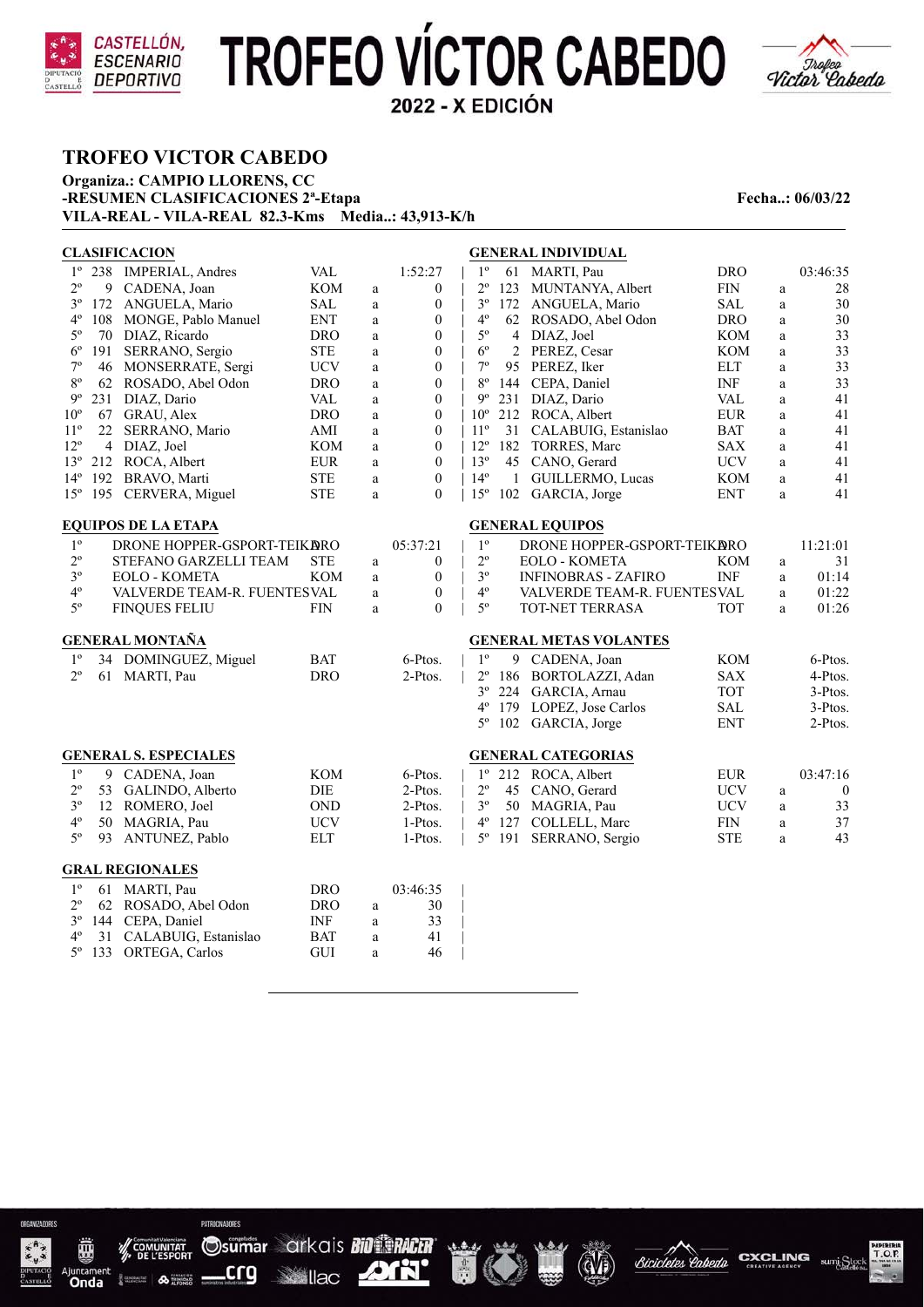



### **TROFEO VICTOR CABEDO XVI MEMORIAL JOAN BTA. LLORENS**

**Organiza.: CAMPIO LLORENS, CC CLASIFICACION 2<sup>ª</sup> Etapa Fecha..: 06/03/22** 

**VILA-REAL - VILA-REAL, 82.3-Kms Media..: 43,913-K/h Pag.Eta..: 1** 

|   | Pto.            | Dor.           | Pais       | Nombre                  | Cat   | Equipo                              | hh:mm:ss         |
|---|-----------------|----------------|------------|-------------------------|-------|-------------------------------------|------------------|
|   | $1^{\circ}$     | 238            | <b>ESP</b> | <b>IMPERIAL, Andres</b> | $J-2$ | VALVERDE TEAM-R. FUENTES            | 01:52:27         |
|   | $2^{\circ}$     | 9              | <b>ESP</b> | CADENA, Joan            | $J-2$ | <b>EOLO - KOMETA</b>                | $\boldsymbol{0}$ |
|   | $3^{\rm o}$     | 172            | <b>ESP</b> | ANGUELA, Mario          | $J-2$ | <b>SALCHI - MATRIX FITNESS</b>      | $\boldsymbol{0}$ |
|   | $4^{\circ}$     | 108            | <b>ESP</b> | MONGE, Pablo Manuel     | $J-1$ | ENTRENAMIENTOCICLISMO.COM           | $\boldsymbol{0}$ |
| r | $5^{\circ}$     | 70             | <b>ESP</b> | DIAZ, Ricardo           | $J-1$ | DRONE HOPPER-GSPORT-TEIKA           | $\boldsymbol{0}$ |
| r | $6^{\circ}$     | 191            | <b>ESP</b> | SERRANO, Sergio         | $J-1$ | STEFANO GARZELLI TEAM               | $\boldsymbol{0}$ |
|   | $7^{\rm o}$     | 46             | <b>ESP</b> | MONSERRATE, Sergi       | $J-1$ | UCV TEAM BIKESPORTS                 | $\boldsymbol{0}$ |
| r | $8^{\rm o}$     | 62             | <b>ESP</b> | ROSADO, Abel Odon       | $J-2$ | DRONE HOPPER-GSPORT-TEIKA           | $\boldsymbol{0}$ |
|   | $9^{\circ}$     | 231            | <b>ESP</b> | DIAZ, Dario             | $J-2$ | VALVERDE TEAM-R. FUENTES            | $\boldsymbol{0}$ |
| r | $10^{\circ}$    | 67             | <b>ESP</b> | GRAU, Alex              | $J-1$ | DRONE HOPPER-GSPORT-TEIKA           | $\boldsymbol{0}$ |
| r | $11^{\circ}$    | 22             | <b>ESP</b> | SERRANO, Mario          | $J-2$ | AMIÑUR CONSULTING - AEL             | $\boldsymbol{0}$ |
|   | $12^{\circ}$    | $\overline{4}$ | <b>ESP</b> | DIAZ, Joel              | $J-2$ | <b>EOLO - KOMETA</b>                | $\boldsymbol{0}$ |
|   | $13^{\circ}$    | 212            | <b>ESP</b> | ROCA, Albert            | $J-1$ | EUROPA-TADESAN-CANCUYAS             | $\boldsymbol{0}$ |
| r | $14^{\circ}$    | 192            | <b>ESP</b> | BRAVO, Marti            | $J-1$ | STEFANO GARZELLI TEAM               | $\boldsymbol{0}$ |
| r | $15^{\circ}$    | 195            | <b>ESP</b> | CERVERA, Miguel         | $J-1$ | STEFANO GARZELLI TEAM               | $\boldsymbol{0}$ |
| r | $16^{\circ}$    | 31             | <b>ESP</b> | CALABUIG, Estanislao    | $J-2$ | <b>BATHCO CYCLING TEAM</b>          | $\boldsymbol{0}$ |
| r | 17 <sup>°</sup> | 61             | <b>ESP</b> | MARTI, Pau              | $J-2$ | DRONE HOPPER-GSPORT-TEIKA           | $\boldsymbol{0}$ |
| r | $18^{\rm o}$    | 131            | <b>ESP</b> | RAZVAN, Mihai           | $J-1$ | <b>GUIJARRO - SPORTING PURSUITS</b> | $\boldsymbol{0}$ |
| r | $19^{\circ}$    | 150            | <b>ESP</b> | SEGURA, Jose            | $J-2$ | <b>INFINOBRAS - ZAFIRO</b>          | $\boldsymbol{0}$ |
|   | $20^{\circ}$    | 122            | <b>ESP</b> | DEOSDAT, Tomas          | $J-2$ | <b>FINQUES FELIU</b>                | $\boldsymbol{0}$ |
| r | $21^{\circ}$    | 11             | <b>ESP</b> | MONROIG, Izan           | $J-2$ | <b>CASTILLO DE ONDA</b>             | $\boldsymbol{0}$ |
|   | $22^{\circ}$    | $\overline{2}$ | <b>ESP</b> | PEREZ, Cesar            | $J-2$ | <b>EOLO - KOMETA</b>                | $\boldsymbol{0}$ |
|   | $23^{\circ}$    | 157            | <b>ESP</b> | PLA, Albert             | $J-1$ | <b>AUTOVIVO GRUP-TREK CCSB</b>      | $\boldsymbol{0}$ |
|   | $24^{\circ}$    | 53             | <b>ESP</b> | GALINDO, Alberto        | $J-1$ | DIEGO DIEZ - STREAM BIKE            | $\boldsymbol{0}$ |
|   | $25^{\circ}$    | 123            | <b>ESP</b> | MUNTANYA, Albert        | $J-2$ | <b>FINQUES FELIU</b>                | $\boldsymbol{0}$ |
|   | $26^{\circ}$    | 125            | <b>ESP</b> | GALBANY, Sergi          | $J-2$ | <b>FINQUES FELIU</b>                | $\boldsymbol{0}$ |
|   | $27^{\circ}$    | 127            | <b>ESP</b> | COLLELL, Marc           | $J-1$ | <b>FINQUES FELIU</b>                | $\boldsymbol{0}$ |
|   | $28^{\circ}$    | 92             | <b>ESP</b> | LOSPITAO, Pablo         | $J-1$ | ELECTROMERCANTIL GR-100             | $\boldsymbol{0}$ |
| r | $29^{\circ}$    | 25             | <b>ESP</b> | ZOMEÑO, Victor          | $J-2$ | AMIÑUR CONSULTING - AEL             | $\boldsymbol{0}$ |
| r | $30^{\circ}$    | 68             | <b>ESP</b> | RUIZ, Alejandro         | $J-1$ | DRONE HOPPER-GSPORT-TEIKA           | $\boldsymbol{0}$ |
|   | $31^{\circ}$    | 50             | <b>ESP</b> | MAGRIA, Pau             | $J-1$ | <b>UCV TEAM BIKESPORTS</b>          | $\boldsymbol{0}$ |
| r | $32^{\circ}$    | 243            | <b>ESP</b> | SANZ, Alex              | $J-1$ | RODADORS CAMP DE TURIA              | $\boldsymbol{0}$ |
|   | $33^{\circ}$    | 161            | <b>ESP</b> | FAJARDO, Samuel         | $J-2$ | <b>SANSE</b>                        | $\boldsymbol{0}$ |
|   | $34^{\circ}$    | 179            | <b>ESP</b> | LOPEZ, Jose Carlos      | $J-2$ | <b>SALCHI - MATRIX FITNESS</b>      | $\boldsymbol{0}$ |
| r | $35^{\circ}$    | 17             | <b>ESP</b> | SAN ABDON, Andres       | $J-1$ | <b>CASTILLO DE ONDA</b>             | $\boldsymbol{0}$ |
|   | $36^{\circ}$    | 95             | <b>ESP</b> | PEREZ, Iker             | $J-2$ | ELECTROMERCANTIL GR-100             | $\boldsymbol{0}$ |
|   | $37^{\circ}$    | 182            | <b>ESP</b> | TORRES, Marc            | $J-2$ | SAXUN - EXTRUSAX - PRIMOTI          | $\boldsymbol{0}$ |
| r | $38^{\rm o}$    | 27             | <b>ESP</b> | BORT, Marc              | $J-2$ | AMIÑUR CONSULTING - AEL             | $\boldsymbol{0}$ |
|   | $39^\circ$      | 211            | ESP        | PLANA, Lluc             | $J-1$ | EUROPA-TADESAN-CANCUYAS             | $\boldsymbol{0}$ |
|   | $40^{\circ}$    | 54             | <b>ESP</b> | SANCHIDRIAN, Fernando   | $J-1$ | DIEGO DIEZ - STREAM BIKE            | $\boldsymbol{0}$ |
| r | $41^{\circ}$    | 18             | <b>ESP</b> | CASTELLET, Marc         | $J-1$ | <b>CASTILLO DE ONDA</b>             | $\boldsymbol{0}$ |
|   | $42^{\circ}$    | 106            | <b>ESP</b> | JIMENEZ, Pablo          | $J-2$ | ENTRENAMIENTOCICLISMO.COM           | $\boldsymbol{0}$ |
|   | $43^\circ$      | 64             | <b>GBR</b> | CHURCHILL, Taylor       | $J-1$ | DRONE HOPPER-GSPORT-TEIKA           | $\boldsymbol{0}$ |
| r | 44 <sup>o</sup> | 133            | <b>ESP</b> | ORTEGA, Carlos          | $J-2$ | <b>GUIJARRO - SPORTING PURSUITS</b> | $\boldsymbol{0}$ |
|   | $45^\circ$      | 226            | <b>ESP</b> | TALLEDO, Danil          | $J-2$ | TOT-NET TERRASA                     | $\boldsymbol{0}$ |
|   | $46^{\circ}$    | 227            | <b>ESP</b> | GUILANYA, David         | $J-2$ | TOT-NET TERRASA                     | $\boldsymbol{0}$ |
| r | $47^\circ$      | 144            | <b>ESP</b> | CEPA, Daniel            | $J-2$ | <b>INFINOBRAS - ZAFIRO</b>          | $\boldsymbol{0}$ |
|   | $48^{\circ}$    | 197            | <b>ESP</b> | VALENCIA, Marco         | $J-2$ | STEFANO GARZELLI TEAM               | $\boldsymbol{0}$ |
|   | $49^\circ$      | 235            | <b>ESP</b> | APARICIO, Diego         | $J-1$ | VALVERDE TEAM-R. FUENTES            | $\boldsymbol{0}$ |
|   | $50^{\circ}$    | 45             | <b>ESP</b> | CANO, Gerard            | $J-1$ | UCV TEAM BIKESPORTS                 | $\boldsymbol{0}$ |
|   | $51^{\circ}$    | 105            | <b>ESP</b> | RUIZ, Rodrigo           | $J-2$ | ENTRENAMIENTOCICLISMO.COM           | $\boldsymbol{0}$ |
|   |                 |                |            |                         |       |                                     |                  |



靊

**Basement A FRINGER** 

Onda

Osumar arkais Bill RACH crq

PATROPRADORES









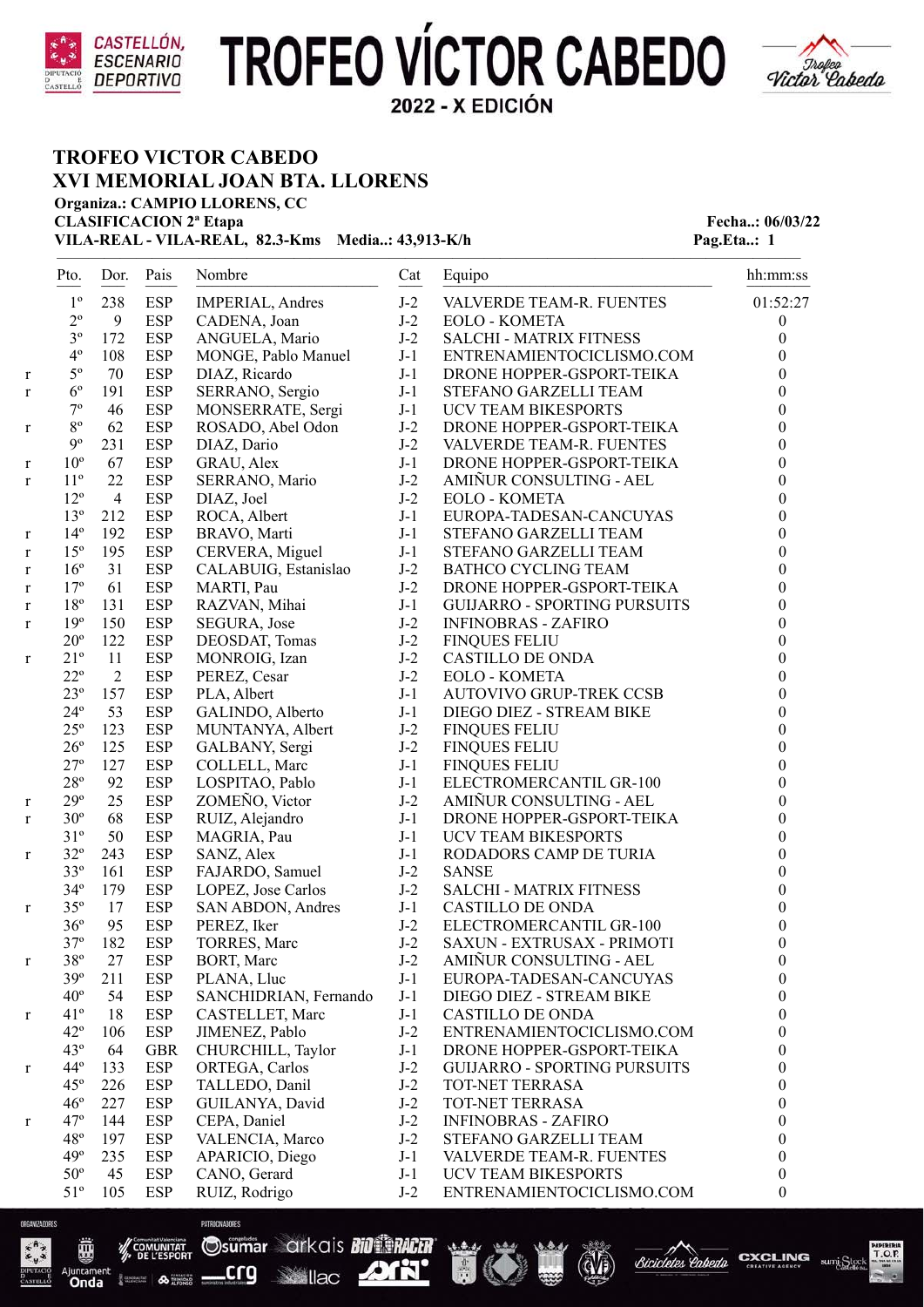

Fecha..: 06/03/22 Pag.Eta..: 2



|              | Pto.            | Dor.           | Pais       | Nombre                   | Cat   | Equipo                              |              | hh:mm:ss         |
|--------------|-----------------|----------------|------------|--------------------------|-------|-------------------------------------|--------------|------------------|
|              | $52^{\circ}$    | 171            | <b>ESP</b> | MARTINEZ, Unai           | $J-2$ | SALCHI - MATRIX FITNESS             |              | $\boldsymbol{0}$ |
|              | 53°             | $\overline{1}$ | <b>ESP</b> | GUILLERMO, Lucas         | $J-2$ | <b>EOLO - KOMETA</b>                |              | $\boldsymbol{0}$ |
|              | $54^\circ$      | 103            | <b>ESP</b> | ORTEGA, Pablo            | $J-2$ | ENTRENAMIENTOCICLISMO.COM           |              | $\boldsymbol{0}$ |
| $\mathbf r$  | $55^{\circ}$    | 186            | <b>ESP</b> | BORTOLAZZI, Adan         | $J-2$ | SAXUN - EXTRUSAX - PRIMOTI          |              | $\overline{0}$   |
|              | $56^{\circ}$    | 222            | <b>ESP</b> | RUBIROLA, Marc           | $J-2$ | TOT-NET TERRASA                     |              | $\boldsymbol{0}$ |
|              | $57^\circ$      | 223            | <b>ESP</b> | RODRIGUEZ, Pau           | $J-2$ | TOT-NET TERRASA                     |              | $\boldsymbol{0}$ |
| $\mathbf r$  | 58°             | 149            | <b>ESP</b> | ALVAREZ, Mario           | $J-1$ | <b>INFINOBRAS - ZAFIRO</b>          |              | $\boldsymbol{0}$ |
|              | 59 <sup>o</sup> | 102            | <b>ESP</b> | GARCIA, Jorge            | $J-2$ | ENTRENAMIENTOCICLISMO.COM           |              | $\boldsymbol{0}$ |
| $\mathbf r$  | $60^{\circ}$    | 134            | <b>ESP</b> | HERNANDEZ, Sergio        | $J-2$ | <b>GUIJARRO - SPORTING PURSUITS</b> |              | $\boldsymbol{0}$ |
| $\mathbf{r}$ | $61^{\circ}$    | 148            | <b>ESP</b> | SORIANO, Iker            | $J-2$ | <b>INFINOBRAS - ZAFIRO</b>          |              | $\boldsymbol{0}$ |
|              | $62^{\circ}$    | 3              | <b>ESP</b> | GARCIA, Alex             | $J-2$ | <b>EOLO - KOMETA</b>                |              | $\theta$         |
|              | $63^\circ$      | 224            | <b>ESP</b> | GARCIA, Arnau            | $J-2$ | TOT-NET TERRASA                     | a            | 19               |
|              | $64^{\circ}$    | 213            | <b>ESP</b> | VAYREDA, Marian          | $J-1$ | EUROPA-TADESAN-CANCUYAS             | a            | 33               |
|              | $65^{\circ}$    | 101            | <b>ESP</b> | AGUILAR, Hugo            | $J-2$ | ENTRENAMIENTOCICLISMO.COM           | a            | 39               |
|              | $66^{\circ}$    | 91             | <b>ESP</b> | MARTIN, Iker             | $J-1$ | ELECTROMERCANTIL GR-100             | $\mathbf{a}$ | 01:26            |
|              | $67^\circ$      | 163            | <b>ESP</b> | TORRES, Pablo            | $J-1$ | <b>SANSE</b>                        | a            | 01:26            |
|              | $68^{\rm o}$    | 104            | <b>ESP</b> | TENORIO, Daniel          | $J-1$ | ENTRENAMIENTOCICLISMO.COM           | $\mathbf{a}$ | 01:26            |
| r            | 69°             | 187            | <b>ESP</b> | GARCIMARTIN, Oscar       | $J-2$ | SAXUN - EXTRUSAX - PRIMOTI          | a            | 01:48            |
|              | $70^{\circ}$    | 178            | <b>ESP</b> | GARBAJOSA, Adrian        | $J-1$ | <b>SALCHI - MATRIX FITNESS</b>      | a            | 01:57            |
|              | $71^{\circ}$    | 113            | <b>ESP</b> | <b>BAUTISTA, Alfonso</b> | $J-1$ | FENAVIN - TURISMO C. REAL           | a            | 02:04            |
| $\bf r$      | $72^{\circ}$    | 15             | <b>ESP</b> | ARCHELOS, Oscar          | $J-2$ | <b>CASTILLO DE ONDA</b>             | a            | 02:04            |
|              | $73^{\circ}$    | 154            | <b>ESP</b> | CASTAÑO, Ismael          | $J-2$ | <b>AUTOVIVO GRUP-TREK CCSB</b>      | a            | 02:04            |
|              | $74^{\circ}$    | 44             | <b>ESP</b> | MARTINEZ, Gal            | $J-2$ | <b>UCV TEAM BIKESPORTS</b>          | $\mathbf{a}$ | 02:04            |
|              | $75^{\circ}$    | 216            | <b>ESP</b> | SANCHEZ, Alex            | $J-1$ | EUROPA-TADESAN-CANCUYAS             | $\mathbf{a}$ | 02:07            |
| r            | $76^{\circ}$    | 143            | <b>ESP</b> | AIBAR, Andreu            | $J-2$ | <b>INFINOBRAS - ZAFIRO</b>          | a            | 02:07            |
|              | $77^{\circ}$    | 170            | <b>ESP</b> | HERNANDEZ, Daniel        | $J-1$ | <b>SANSE</b>                        | $\mathbf{a}$ | 02:18            |
|              | $78^{\rm o}$    | 175            | <b>ESP</b> | JIMENEZ, Tomas           | $J-1$ | <b>SALCHI - MATRIX FITNESS</b>      | a            | 02:21            |
| $\mathbf r$  | 79°             | 136            | <b>ESP</b> | MURCIA, Jaime            | $J-2$ | <b>GUIJARRO - SPORTING PURSUITS</b> | a            | 03:07            |
|              | $80^{\rm o}$    | 174            | <b>ESP</b> | CASADO, Jorge            | $J-2$ | <b>SALCHI - MATRIX FITNESS</b>      | a            | 03:07            |
|              | 81°             | 107            | <b>ESP</b> | MOLINA, Adrian           | $J-1$ | ENTRENAMIENTOCICLISMO.COM           | $\mathbf{a}$ | 03:09            |
| $\mathbf r$  | $82^{\circ}$    | 185            | <b>ESP</b> | VERDU, Gorka             | $J-1$ | SAXUN - EXTRUSAX - PRIMOTI          | a            | 03:09            |
| $\mathbf r$  | 83°             | 12             | <b>ESP</b> | ROMERO, Joel             | $J-2$ | <b>CASTILLO DE ONDA</b>             | $\rm{a}$     | 03:09            |
|              | $84^{\circ}$    | 201            | <b>ESP</b> | QUEVEDO, Sergio          | $J-2$ | TEAM JUNIOR TALAVERA                | a            | 03:09            |
|              | 85°             | 41             | <b>ESP</b> | ARTERO, Daniel           | $J-2$ | <b>UCV TEAM BIKESPORTS</b>          | a            | 03:09            |
|              | $86^{\circ}$    | 93             | <b>ESP</b> | ANTUNEZ, Pablo           | $J-1$ | ELECTROMERCANTIL GR-100             | a            | 03:19            |
|              | $87^\circ$      | 34             | <b>ESP</b> | DOMINGUEZ, Miguel        | $J-1$ | <b>BATHCO CYCLING TEAM</b>          | $\mathbf{a}$ | 03:19            |
|              | $88^{\rm o}$    | 81             | <b>ESP</b> | MOMPEAN, Jose Maria      | $J-1$ | EL NIETO DEL LOBO                   | a            | 03:22            |
|              | 89°             | 10             | <b>ESP</b> | GARCIA, Hector           | $J-1$ | EOLO - KOMETA                       | a            | 03:22            |
|              | $90^{\circ}$    | 138            | <b>ESP</b> | LOPEZ, Francisco J.      | $J-2$ | <b>GUIJARRO - SPORTING PURSUITS</b> | a            | 03:22            |
|              | 91°             | 89             | <b>ESP</b> | GARCIA, Javier           | $J-1$ | EL NIETO DEL LOBO                   | a            | 03:22            |
| r            | $92^{\circ}$    | 29             | <b>ESP</b> | ANDRES, Marc             | $J-2$ | AMIÑUR CONSULTING - AEL             | $\rm{a}$     | 03:22            |
| r            | $93^\circ$      | 13             | <b>ESP</b> | LEGUA, Alvaro            | $J-2$ | <b>CASTILLO DE ONDA</b>             | a            | 03:22            |
|              | $94^\circ$      | 83             | <b>ESP</b> | SANCHEZ, Alejandro       | $J-1$ | EL NIETO DEL LOBO                   | a            | 03:22            |
|              | 95°             | 229            | <b>ESP</b> | LLOVERAS, Marc           | $J-1$ | TOT-NET TERRASA                     | $\rm{a}$     | 03:22            |
| $\bf r$      | $96^{\circ}$    | 30             | <b>ESP</b> | RAMOS, David Ramon       | $J-2$ | AMIÑUR CONSULTING - AEL             | a            | 03:22            |
|              | 97°             | 228            | <b>ESP</b> | FIGULS, Jaume            | $J-1$ | TOT-NET TERRASA                     | a            | 03:22            |
|              | 98°             | 48             | <b>ESP</b> | JIMENEZ, Santiago        | $J-1$ | UCV TEAM BIKESPORTS                 | a            | 03:22            |
|              | $99^\circ$      | 188            | <b>ESP</b> | FAJARDO, Alex            | $J-1$ | SAXUN - EXTRUSAX - PRIMOTI          | a            | 03:22            |
|              | $100^{\circ}$   | 204            | <b>ESP</b> | HERNANDEZ, Raul          | $J-1$ | TEAM JUNIOR TALAVERA                | a            | 03:22            |
|              | $101^{\circ}$   | 164            | <b>ESP</b> | RUBIO, Jose Antonio      | $J-1$ | <b>SANSE</b>                        | a            | 03:22            |
| r            | $102^{\circ}$   | 141            | <b>ESP</b> | MERENCIANO, Alejandro    | $J-2$ | <b>INFINOBRAS - ZAFIRO</b>          | a            | 03:22            |
|              |                 |                |            |                          |       |                                     |              |                  |



顽

onda<br>Onda

Burgun

PATROCNARDES

Ai

**Sumar arkais Bill SHACER**<br>
<u>Crg</u> Milac **ATH See Ilac** 







**CXCLING** 

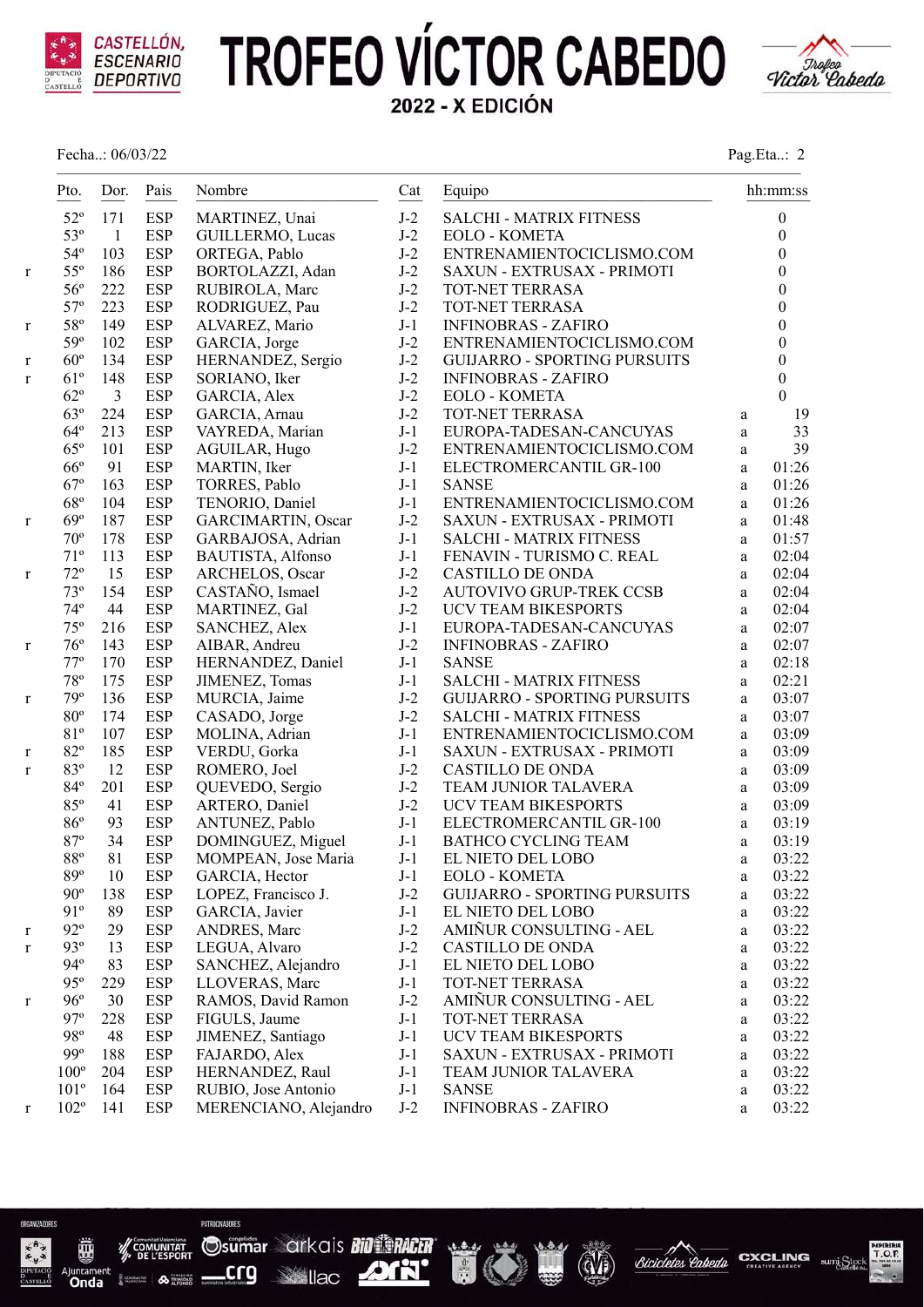

Fecha..: 06/03/22 Pag.Eta..: 3



|   | Pto.             | Dor. | Pais       | Nombre              | Cat   | Equipo                            |   | hh:mm:ss |
|---|------------------|------|------------|---------------------|-------|-----------------------------------|---|----------|
|   | $103^\circ$      | 239  | <b>ESP</b> | GARCIA, Eduardo     | $J-2$ | VALVERDE TEAM-R. FUENTES          | a | 03:22    |
|   | $104^\circ$      | 240  | <b>ESP</b> | FORCA, Ruben        | $J-1$ | VALVERDE TEAM-R. FUENTES          | a | 03:22    |
| r | $105^\circ$      | 69   | <b>ESP</b> | CALVO, Pablo        | $J-1$ | DRONE HOPPER-GSPORT-TEIKA         | a | 03:22    |
|   | $106^\circ$      | 56   | <b>ESP</b> | PINDADO, Hector     | $J-1$ | DIEGO DIEZ - STREAM BIKE          | a | 03:22    |
| r | 107 <sup>°</sup> | 142  | <b>ESP</b> | MERENCIANO, Aaron   | $J-2$ | <b>INFINOBRAS - ZAFIRO</b>        | a | 03:28    |
|   | 108°             | 38   | <b>FRA</b> | BERNAT, Lilian      | $J-2$ | <b>BATHCO CYCLING TEAM</b>        | a | 03:28    |
|   | 109°             | 35   | <b>ESP</b> | GRACIA, Isaac       | $J-2$ | <b>BATHCO CYCLING TEAM</b>        | a | 03:28    |
| r | $110^{\circ}$    | 146  | <b>ESP</b> | SOLER, Antonio Luis | $J-2$ | <b>INFINOBRAS - ZAFIRO</b>        | a | 03:28    |
|   | $111^{\circ}$    | 33   | <b>ESP</b> | CRESPI, Francisco   | $J-1$ | <b>BATHCO CYCLING TEAM</b>        | a | 03:28    |
|   | $112^{\circ}$    | 42   | <b>ESP</b> | FRANQUESA, Adria    | $J-2$ | <b>UCV TEAM BIKESPORTS</b>        | a | 03:28    |
|   | $113^{\circ}$    | 162  | <b>ESP</b> | CASADO, Alvaro      | $J-2$ | <b>SANSE</b>                      | a | 04:13    |
|   | $114^\circ$      | 181  | <b>ESP</b> | CAMARA, Pedro       | $J-2$ | <b>SAXUN - EXTRUSAX - PRIMOTI</b> | a | 04:29    |
|   | $115^\circ$      | 76   | <b>ESP</b> | MAINAR, Ivan        | $J-1$ | ECOTISA - IDC - MONAJ             | a | 04:46    |
|   | $116^\circ$      | 119  | <b>ESP</b> | ARTESERO, Alejandro | $J-2$ | FENAVIN - TURISMO C. REAL         | a | 05:12    |
| r | $117^{\circ}$    | 214  | <b>ESP</b> | RUFETE, Pablo       | $J-2$ | EUROPA-TADESAN-CANCUYAS           | a | 07:00    |
|   | 118°             | 47   | <b>ESP</b> | PLANAS, Sergi       | $J-1$ | <b>UCV TEAM BIKESPORTS</b>        | a | 07:00    |
|   | 119°             | 173  | <b>ESP</b> | NAVAS, Alvaro       | $J-2$ | <b>SALCHI - MATRIX FITNESS</b>    | a | 07:00    |
|   |                  |      |            |                     |       |                                   |   |          |

#### **METAS VOLANTES DE LA ETAPA**

| $1^{\circ}$<br>$2^{\circ}$ | -3 VUELTA -Km.: 30,90<br>9 CADENA, Joan<br>46 MONSERRATE, Sergi<br>3 <sup>°</sup> 173 NAVAS, Alvaro                 | <b>ESP</b><br>ESP.<br>ESP       | <b>EOLO - KOMETA</b><br>UCV TEAM BIKESPORTS<br><b>SALCHI - MATRIX FITNESS</b>             | 3-Pun<br>$2-Pun$<br>$1-Pun$    |
|----------------------------|---------------------------------------------------------------------------------------------------------------------|---------------------------------|-------------------------------------------------------------------------------------------|--------------------------------|
|                            | -7 VUELTA -Km.: $72,10$<br>1º 179 LOPEZ, Jose Carlos<br>$2^{\circ}$ 102 GARCIA, Jorge<br>3º 31 CALABUIG, Estanislao | <b>ESP</b><br>ESP<br><b>ESP</b> | <b>SALCHI - MATRIX FITNESS</b><br>ENTRENAMIENTOCICLISMO.COM<br><b>BATHCO CYCLING TEAM</b> | $3-Pun$<br>$2-Pun$<br>$1-P$ un |

### **SPRINTS ESPECIALES DE LA ETAPA**

|  | $-5$ VUELTA $-Km.: 51,50$       |                              |       |
|--|---------------------------------|------------------------------|-------|
|  | 1 <sup>°</sup> 9 CADENA, Joan   | ESP EOLO - KOMETA            | 3-Pun |
|  | $2^{\circ}$ 53 GALINDO, Alberto | ESP DIEGO DIEZ - STREAM BIKE | 2-Pun |
|  | 3° 50 MAGRIA, Pau               | ESP UCV TEAM BIKESPORTS      | 1-Pun |



<sub>ontane</sub><br>Onda

Osumar arkais Bill PACER crg

PATROPRADORES

A TRINIDAD

**DIR' See Ilac** 





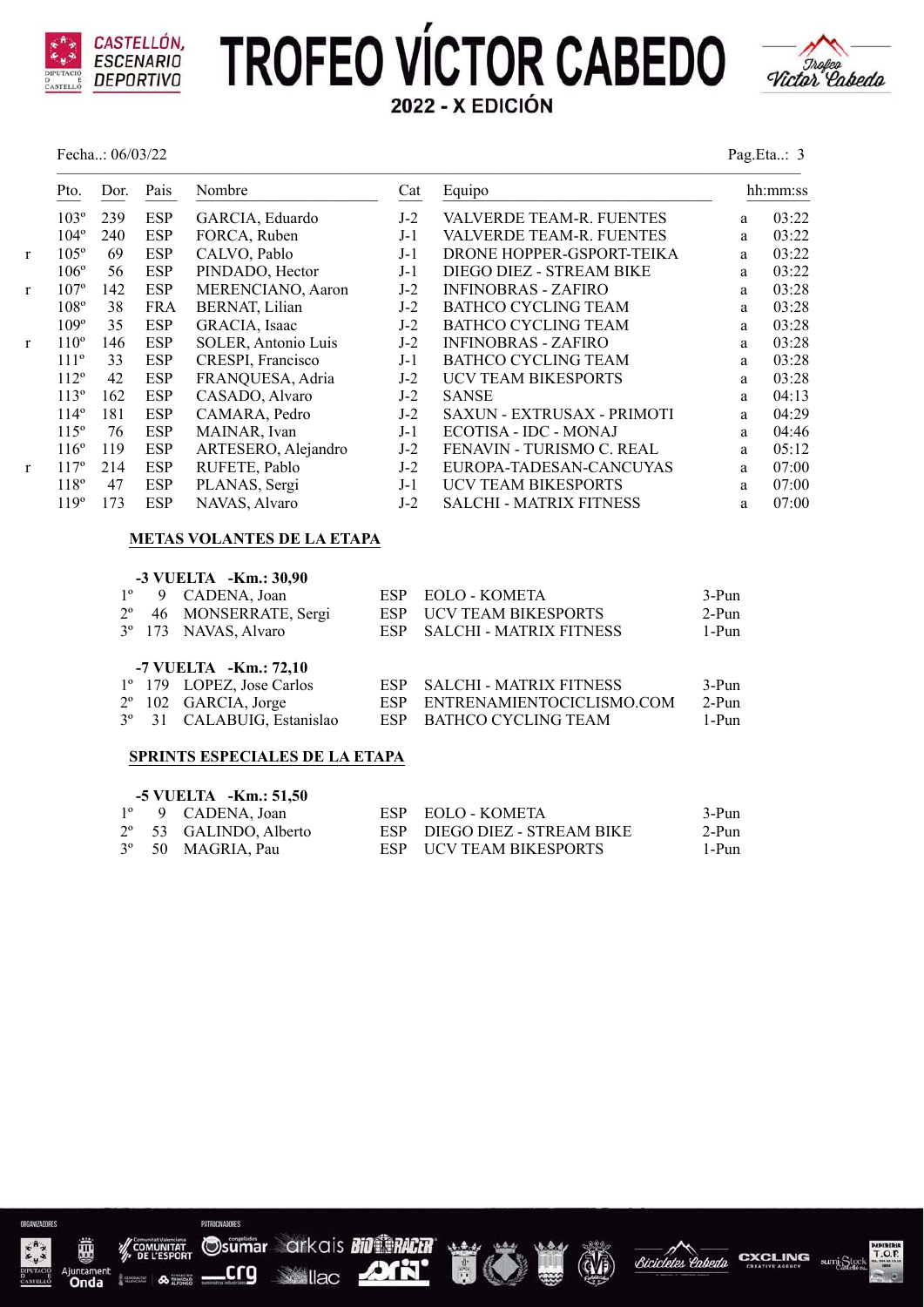



#### **EQUIPOS DE LA ETAPA**

| $1^{\circ}$     | DRONE HOPPER-GSPORT-TEIKA         | <b>DRO</b> | 05:37:21 |   |       |
|-----------------|-----------------------------------|------------|----------|---|-------|
| $2^{\circ}$     | STEFANO GARZELLI TEAM             | <b>STE</b> | 05:37:21 | a | mt.   |
| 3 <sup>o</sup>  | EOLO - KOMETA                     | <b>KOM</b> | 05:37:21 | a | mt.   |
| $4^{\circ}$     | VALVERDE TEAM-R. FUENTES          | VAL        | 05:37:21 | a | mt.   |
| $5^{\circ}$     | <b>FINQUES FELIU</b>              | <b>FIN</b> | 05:37:21 | a | mt.   |
| $6^{\circ}$     | AMIÑUR CONSULTING - AEL           | AMI        | 05:37:21 | a | mt.   |
| $7^\mathrm{o}$  | UCV TEAM BIKESPORTS               | <b>UCV</b> | 05:37:21 | a | mt.   |
| $8^{\circ}$     | <b>SALCHI - MATRIX FITNESS</b>    | SAL        | 05:37:21 | a | mt.   |
| 9 <sup>o</sup>  | ENTRENAMIENTOCICLISMO.COM         | <b>ENT</b> | 05:37:21 | a | mt.   |
| 10 <sup>o</sup> | CASTILLO DE ONDA                  | <b>OND</b> | 05:37:21 | a | mt.   |
| $11^{\circ}$    | GUIJARRO - SPORTING PURSUITS      | <b>GUI</b> | 05:37:21 | a | mt.   |
| $12^{\circ}$    | <b>INFINOBRAS - ZAFIRO</b>        | <b>INF</b> | 05:37:21 | a | mt.   |
| 13 <sup>°</sup> | TOT-NET TERRASA                   | <b>TOT</b> | 05:37:21 | a | mt.   |
| $14^{\circ}$    | EUROPA-TADESAN-CANCUYAS           | <b>EUR</b> | 05:37:54 | a | 33    |
| $15^{\circ}$    | ELECTROMERCANTIL GR-100           | ELT.       | 05:38:47 | a | 01:26 |
| 16 <sup>°</sup> | <b>SAXUN - EXTRUSAX - PRIMOTI</b> | <b>SAX</b> | 05:39:09 | a | 01:48 |
| 17 <sup>°</sup> | DIEGO DIEZ - STREAM BIKE          | <b>DIE</b> | 05:40:43 | a | 03:22 |
| 18 <sup>°</sup> | <b>SANSE</b>                      | <b>SAN</b> | 05:41:05 | a | 03:44 |
| 19 <sup>°</sup> | <b>BATHCO CYCLING TEAM</b>        | <b>BAT</b> | 05:44:08 | a | 06:47 |
| $20^{\circ}$    | EL NIETO DEL LOBO                 | <b>NIE</b> | 05:47:27 | a | 10:06 |
|                 |                                   |            |          |   |       |

----------------------------------------

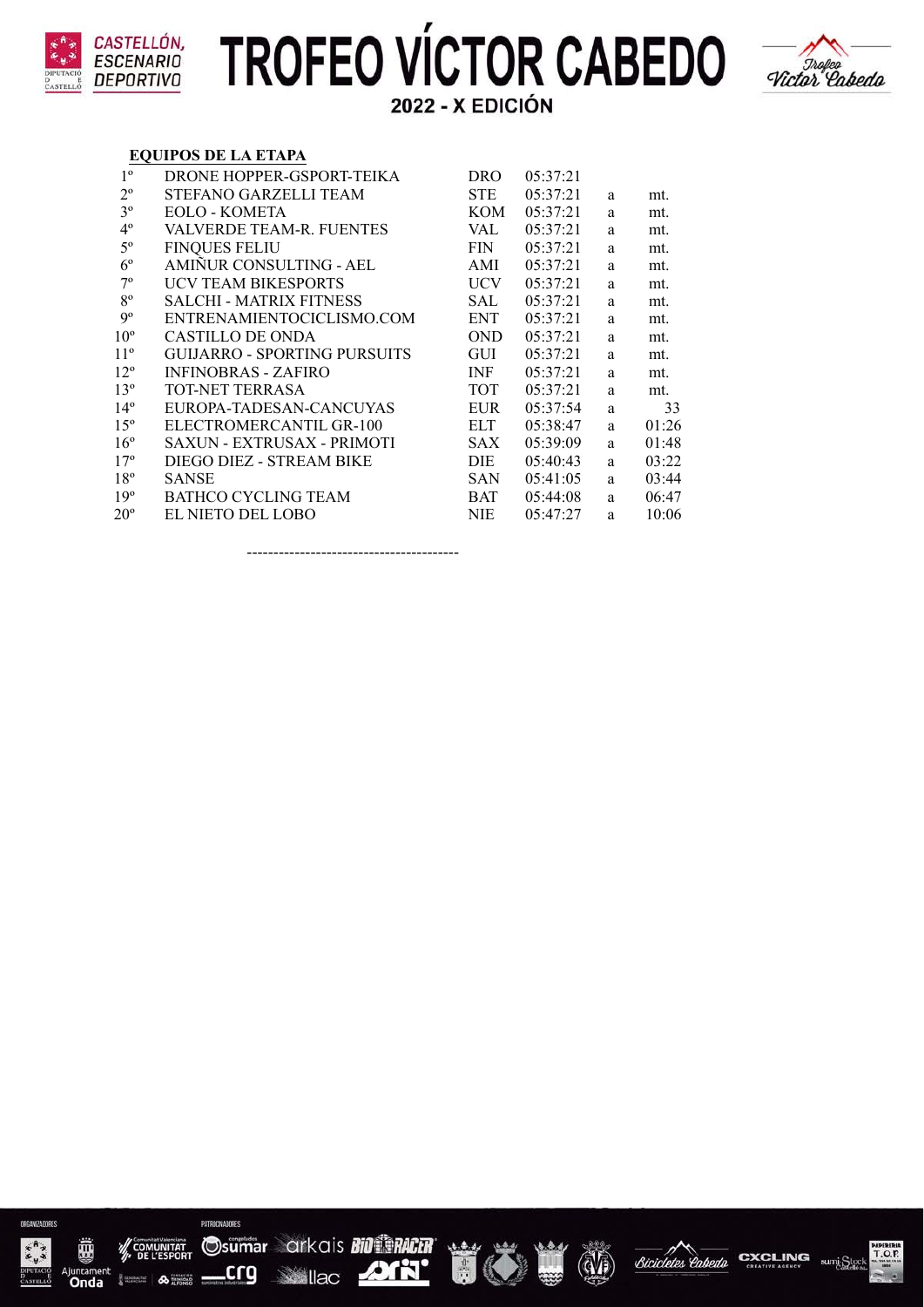



### **TROFEO VICTOR CABEDO XVI MEMORIAL JOAN BTA. LLORENS**

Organiza.: CAMPIO LLORENS, CC GENERAL INDIVIDUAL DESPUES DE LA ETAPA  $2^a$  Fecha..: 06/03/22 Km.: 162,3 Media..: 42,978-K/h Pag.Gral..: 1

| $1^{\circ}$<br>$J-2$<br>61<br><b>ESP</b><br>DRONE HOPPER-GSPORT-TEIKA<br>03:46:35<br>MARTI, Pau<br>r<br>$2^{\circ}$<br><b>ESP</b><br>$J-2$<br>123<br>MUNTANYA, Albert<br><b>FINQUES FELIU</b><br>28<br>a<br>$3^{\circ}$<br>172<br>$J-2$<br><b>ESP</b><br>30<br>ANGUELA, Mario<br><b>SALCHI - MATRIX FITNESS</b><br>a<br>$4^{\circ}$<br>62<br><b>ESP</b><br>$J-2$<br>30<br>DRONE HOPPER-GSPORT-TEIKA<br>ROSADO, Abel Odon<br>a<br>$\mathbf r$<br>33<br>$5^{\circ}$<br>$\overline{4}$<br><b>ESP</b><br>$J-2$<br>DIAZ, Joel<br>EOLO - KOMETA<br>a<br>$6^{\circ}$<br>$\overline{2}$<br><b>ESP</b><br>$J-2$<br>33<br>PEREZ, Cesar<br><b>EOLO - KOMETA</b><br>a<br>$7^{\circ}$<br>$J-2$<br>95<br><b>ESP</b><br>33<br>PEREZ, Iker<br>ELECTROMERCANTIL GR-100<br>a<br>$J-2$<br>33<br>$8^{\circ}$<br>144<br><b>ESP</b><br>CEPA, Daniel<br><b>INFINOBRAS - ZAFIRO</b><br>a<br>$\mathbf{r}$<br>$J-2$<br>$9^{\circ}$<br>231<br>41<br><b>ESP</b><br>DIAZ, Dario<br>VALVERDE TEAM-R. FUENTES<br>a<br>$10^{\circ}$<br>212<br><b>ESP</b><br>$J-1$<br>41<br>ROCA, Albert<br>EUROPA-TADESAN-CANCUYAS<br>a<br>31<br>$J-2$<br>$11^{\circ}$<br><b>ESP</b><br>41<br>CALABUIG, Estanislao<br><b>BATHCO CYCLING TEAM</b><br>a<br>r<br>$J-2$<br>$12^{\circ}$<br>182<br><b>ESP</b><br>41<br>TORRES, Marc<br>SAXUN - EXTRUSAX - PRIMOTI<br>a<br>$13^{\circ}$<br>45<br><b>ESP</b><br>$J-1$<br>41<br>CANO, Gerard<br>UCV TEAM BIKESPORTS<br>a<br>$14^{\circ}$<br>$\mathbf{1}$<br><b>ESP</b><br>GUILLERMO, Lucas<br>$J-2$<br>41<br>EOLO - KOMETA<br>a<br>$15^{\circ}$<br>102<br><b>ESP</b><br>$J-2$<br>GARCIA, Jorge<br>ENTRENAMIENTOCICLISMO.COM a<br>41<br>16 <sup>°</sup><br>133<br><b>ESP</b><br>$J-2$<br>ORTEGA, Carlos<br>GUIJARRO - SPORTING PURSUITS a<br>46<br>r<br>$17^{\circ}$<br>3<br><b>ESP</b><br>$J-2$<br>46<br><b>EOLO - KOMETA</b><br>GARCIA, Alex<br>a<br>$18^{\circ}$<br>11<br><b>ESP</b><br>$J-2$<br>MONROIG, Izan<br><b>CASTILLO DE ONDA</b><br>01:14<br>a<br>r<br>19°<br>50<br><b>ESP</b><br>$J-1$<br><b>UCV TEAM BIKESPORTS</b><br>01:14<br>MAGRIA, Pau<br>a<br>$20^{\circ}$<br>$J-1$<br>127<br><b>ESP</b><br>COLLELL, Marc<br><b>FINQUES FELIU</b><br>01:18<br>$\rm{a}$<br>$21^{\circ}$<br>191<br><b>ESP</b><br>$J-1$<br>SERRANO, Sergio<br>STEFANO GARZELLI TEAM<br>01:24<br>a<br>r<br>$22^{\circ}$<br><b>ESP</b><br>46<br>MONSERRATE, Sergi<br>$J-1$<br><b>UCV TEAM BIKESPORTS</b><br>01:24<br>a<br>$23^{\circ}$<br><b>ESP</b><br>$J-2$<br>238<br>01:24<br>IMPERIAL, Andres<br>VALVERDE TEAM-R. FUENTES<br>$\rm{a}$<br>$24^{\circ}$<br><b>ESP</b><br>$J-2$<br>161<br><b>SANSE</b><br>01:24<br>FAJARDO, Samuel<br>a<br>$25^{\circ}$<br><b>ESP</b><br>157<br>PLA, Albert<br>$J-1$<br>AUTOVIVO GRUP-TREK CCSB<br>01:24<br>a<br>$J-2$<br>$26^{\circ}$<br>105<br><b>ESP</b><br>01:24<br>RUIZ, Rodrigo<br>ENTRENAMIENTOCICLISMO.COM a<br>$27^{\circ}$<br>226<br><b>ESP</b><br>$J-2$<br>TALLEDO, Danil<br>TOT-NET TERRASA<br>01:24<br>a<br>$28^{\rm o}$<br><b>ESP</b><br>$J-2$<br>134<br>GUIJARRO - SPORTING PURSUITS a<br>01:24<br>HERNANDEZ, Sergio<br>$\mathbf r$<br>$29^{\circ}$<br>$J-2$<br>223<br><b>ESP</b><br>01:24<br>RODRIGUEZ, Pau<br>TOT-NET TERRASA<br>a<br>$J-2$<br>$30^{\circ}$<br>148<br><b>ESP</b><br>SORIANO, Iker<br><b>INFINOBRAS - ZAFIRO</b><br>01:24<br>a<br>r<br>53<br>$31^{\circ}$<br><b>ESP</b><br>$J-1$<br>DIEGO DIEZ - STREAM BIKE<br>GALINDO, Alberto<br>01:30<br>a<br>25<br>ZOMEÑO, Victor<br>$J-2$<br>AMIÑUR CONSULTING - AEL<br>$32^{\circ}$<br><b>ESP</b><br>01:34<br>a<br>r<br>$33^{\circ}$<br>224<br><b>ESP</b><br>GARCIA, Arnau<br>$J-2$<br>TOT-NET TERRASA<br>01:37<br>a<br>227<br>$J-2$<br>$34^{\circ}$<br><b>ESP</b><br>TOT-NET TERRASA<br>01:37<br>GUILANYA, David<br>$\rm{a}$<br>$35^{\circ}$<br><b>ESP</b><br>$J-2$<br>197<br>STEFANO GARZELLI TEAM<br>01:40<br>VALENCIA, Marco<br>$\rm{a}$<br>$J-2$<br>$36^{\circ}$<br>171<br><b>ESP</b><br>MARTINEZ, Unai<br><b>SALCHI - MATRIX FITNESS</b><br>02:05<br>$\rm{a}$<br>$37^{\circ}$<br>213<br><b>ESP</b><br>J-1<br>EUROPA-TADESAN-CANCUYAS<br>02:07<br>VAYREDA, Marian<br>a<br>$38^{\circ}$<br>92<br><b>ESP</b><br>LOSPITAO, Pablo<br>$J-1$<br>ELECTROMERCANTIL GR-100<br>02:37<br>a<br>39°<br><b>ESP</b><br>$J-2$<br>143<br>AIBAR, Andreu<br>02:40<br><b>INFINOBRAS - ZAFIRO</b><br>a<br>r<br><b>ESP</b><br>$40^{\circ}$<br>195<br>CERVERA, Miguel<br>$J-1$<br>02:59<br>STEFANO GARZELLI TEAM<br>a<br>r<br>$41^{\circ}$<br><b>ESP</b><br>131<br>RAZVAN, Mihai<br>$J-1$<br>GUIJARRO - SPORTING PURSUITS a<br>02:59<br>r<br>$42^{\circ}$<br>27<br><b>ESP</b><br>BORT, Marc<br>$J-2$<br>AMIÑUR CONSULTING - AEL<br>02:59<br>a<br>$\bf r$<br>$J-1$<br>$43^\circ$<br>163<br><b>ESP</b><br>TORRES, Pablo<br><b>SANSE</b><br>03:00<br>a<br>$44^{\circ}$<br>108<br><b>ESP</b><br>MONGE, Pablo Manuel<br>$J-1$<br>ENTRENAMIENTOCICLISMO.COM a<br>03:03<br>$45^{\circ}$<br>179<br><b>ESP</b><br>LOPEZ, Jose Carlos<br>$J-2$<br>03:03<br><b>SALCHI - MATRIX FITNESS</b><br>a<br>$46^{\circ}$<br>91<br><b>ESP</b><br>MARTIN, Iker<br>$J-1$<br>ELECTROMERCANTIL GR-100<br>03:03<br>$\mathbf{a}$<br>$47^\circ$<br>186<br><b>ESP</b><br>BORTOLAZZI, Adan<br>$J-2$<br>SAXUN - EXTRUSAX - PRIMOTI<br>03:03<br>a<br>r<br>$48^{\circ}$<br>34<br><b>ESP</b><br>DOMINGUEZ, Miguel<br>$J-1$<br><b>BATHCO CYCLING TEAM</b><br>03:19<br>a<br>49 <sup>°</sup><br>22<br><b>ESP</b><br>$J-2$<br>AMIÑUR CONSULTING - AEL<br>SERRANO, Mario<br>03:19<br>a<br>r<br>$50^{\circ}$<br><b>ESP</b><br>$J-2$<br>44<br>MARTINEZ, Gal<br>UCV TEAM BIKESPORTS<br>03:28<br>a | Pto.         | Dor. | Pais       | Nombre          | Cat   | Equipo               | hh:mm:ss   | Ptos |
|---------------------------------------------------------------------------------------------------------------------------------------------------------------------------------------------------------------------------------------------------------------------------------------------------------------------------------------------------------------------------------------------------------------------------------------------------------------------------------------------------------------------------------------------------------------------------------------------------------------------------------------------------------------------------------------------------------------------------------------------------------------------------------------------------------------------------------------------------------------------------------------------------------------------------------------------------------------------------------------------------------------------------------------------------------------------------------------------------------------------------------------------------------------------------------------------------------------------------------------------------------------------------------------------------------------------------------------------------------------------------------------------------------------------------------------------------------------------------------------------------------------------------------------------------------------------------------------------------------------------------------------------------------------------------------------------------------------------------------------------------------------------------------------------------------------------------------------------------------------------------------------------------------------------------------------------------------------------------------------------------------------------------------------------------------------------------------------------------------------------------------------------------------------------------------------------------------------------------------------------------------------------------------------------------------------------------------------------------------------------------------------------------------------------------------------------------------------------------------------------------------------------------------------------------------------------------------------------------------------------------------------------------------------------------------------------------------------------------------------------------------------------------------------------------------------------------------------------------------------------------------------------------------------------------------------------------------------------------------------------------------------------------------------------------------------------------------------------------------------------------------------------------------------------------------------------------------------------------------------------------------------------------------------------------------------------------------------------------------------------------------------------------------------------------------------------------------------------------------------------------------------------------------------------------------------------------------------------------------------------------------------------------------------------------------------------------------------------------------------------------------------------------------------------------------------------------------------------------------------------------------------------------------------------------------------------------------------------------------------------------------------------------------------------------------------------------------------------------------------------------------------------------------------------------------------------------------------------------------------------------------------------------------------------------------------------------------------------------------------------------------------------------------------------------------------------------------------------------------------------------------------------------------------------------------------------------------------------------------------------------------------------------------------------------------------------------------------------------------------------------------------------------------------------------------------------------------------------------------------------------------------------------------------------------------------------------------------------------------------------------------------------------------------------------------------------------------------------------------------------------------------------------------------------------------------------------------------------------------------------------------------------------------------------------------------------------------------------------------------------------------------------------------------------------------------------------------------------------------------------------------------------|--------------|------|------------|-----------------|-------|----------------------|------------|------|
|                                                                                                                                                                                                                                                                                                                                                                                                                                                                                                                                                                                                                                                                                                                                                                                                                                                                                                                                                                                                                                                                                                                                                                                                                                                                                                                                                                                                                                                                                                                                                                                                                                                                                                                                                                                                                                                                                                                                                                                                                                                                                                                                                                                                                                                                                                                                                                                                                                                                                                                                                                                                                                                                                                                                                                                                                                                                                                                                                                                                                                                                                                                                                                                                                                                                                                                                                                                                                                                                                                                                                                                                                                                                                                                                                                                                                                                                                                                                                                                                                                                                                                                                                                                                                                                                                                                                                                                                                                                                                                                                                                                                                                                                                                                                                                                                                                                                                                                                                                                                                                                                                                                                                                                                                                                                                                                                                                                                                                                                                                                     |              |      |            |                 |       |                      |            | 18   |
|                                                                                                                                                                                                                                                                                                                                                                                                                                                                                                                                                                                                                                                                                                                                                                                                                                                                                                                                                                                                                                                                                                                                                                                                                                                                                                                                                                                                                                                                                                                                                                                                                                                                                                                                                                                                                                                                                                                                                                                                                                                                                                                                                                                                                                                                                                                                                                                                                                                                                                                                                                                                                                                                                                                                                                                                                                                                                                                                                                                                                                                                                                                                                                                                                                                                                                                                                                                                                                                                                                                                                                                                                                                                                                                                                                                                                                                                                                                                                                                                                                                                                                                                                                                                                                                                                                                                                                                                                                                                                                                                                                                                                                                                                                                                                                                                                                                                                                                                                                                                                                                                                                                                                                                                                                                                                                                                                                                                                                                                                                                     |              |      |            |                 |       |                      |            | 29   |
|                                                                                                                                                                                                                                                                                                                                                                                                                                                                                                                                                                                                                                                                                                                                                                                                                                                                                                                                                                                                                                                                                                                                                                                                                                                                                                                                                                                                                                                                                                                                                                                                                                                                                                                                                                                                                                                                                                                                                                                                                                                                                                                                                                                                                                                                                                                                                                                                                                                                                                                                                                                                                                                                                                                                                                                                                                                                                                                                                                                                                                                                                                                                                                                                                                                                                                                                                                                                                                                                                                                                                                                                                                                                                                                                                                                                                                                                                                                                                                                                                                                                                                                                                                                                                                                                                                                                                                                                                                                                                                                                                                                                                                                                                                                                                                                                                                                                                                                                                                                                                                                                                                                                                                                                                                                                                                                                                                                                                                                                                                                     |              |      |            |                 |       |                      |            | 9    |
|                                                                                                                                                                                                                                                                                                                                                                                                                                                                                                                                                                                                                                                                                                                                                                                                                                                                                                                                                                                                                                                                                                                                                                                                                                                                                                                                                                                                                                                                                                                                                                                                                                                                                                                                                                                                                                                                                                                                                                                                                                                                                                                                                                                                                                                                                                                                                                                                                                                                                                                                                                                                                                                                                                                                                                                                                                                                                                                                                                                                                                                                                                                                                                                                                                                                                                                                                                                                                                                                                                                                                                                                                                                                                                                                                                                                                                                                                                                                                                                                                                                                                                                                                                                                                                                                                                                                                                                                                                                                                                                                                                                                                                                                                                                                                                                                                                                                                                                                                                                                                                                                                                                                                                                                                                                                                                                                                                                                                                                                                                                     |              |      |            |                 |       |                      |            | 13   |
|                                                                                                                                                                                                                                                                                                                                                                                                                                                                                                                                                                                                                                                                                                                                                                                                                                                                                                                                                                                                                                                                                                                                                                                                                                                                                                                                                                                                                                                                                                                                                                                                                                                                                                                                                                                                                                                                                                                                                                                                                                                                                                                                                                                                                                                                                                                                                                                                                                                                                                                                                                                                                                                                                                                                                                                                                                                                                                                                                                                                                                                                                                                                                                                                                                                                                                                                                                                                                                                                                                                                                                                                                                                                                                                                                                                                                                                                                                                                                                                                                                                                                                                                                                                                                                                                                                                                                                                                                                                                                                                                                                                                                                                                                                                                                                                                                                                                                                                                                                                                                                                                                                                                                                                                                                                                                                                                                                                                                                                                                                                     |              |      |            |                 |       |                      |            | 25   |
|                                                                                                                                                                                                                                                                                                                                                                                                                                                                                                                                                                                                                                                                                                                                                                                                                                                                                                                                                                                                                                                                                                                                                                                                                                                                                                                                                                                                                                                                                                                                                                                                                                                                                                                                                                                                                                                                                                                                                                                                                                                                                                                                                                                                                                                                                                                                                                                                                                                                                                                                                                                                                                                                                                                                                                                                                                                                                                                                                                                                                                                                                                                                                                                                                                                                                                                                                                                                                                                                                                                                                                                                                                                                                                                                                                                                                                                                                                                                                                                                                                                                                                                                                                                                                                                                                                                                                                                                                                                                                                                                                                                                                                                                                                                                                                                                                                                                                                                                                                                                                                                                                                                                                                                                                                                                                                                                                                                                                                                                                                                     |              |      |            |                 |       |                      |            | 30   |
|                                                                                                                                                                                                                                                                                                                                                                                                                                                                                                                                                                                                                                                                                                                                                                                                                                                                                                                                                                                                                                                                                                                                                                                                                                                                                                                                                                                                                                                                                                                                                                                                                                                                                                                                                                                                                                                                                                                                                                                                                                                                                                                                                                                                                                                                                                                                                                                                                                                                                                                                                                                                                                                                                                                                                                                                                                                                                                                                                                                                                                                                                                                                                                                                                                                                                                                                                                                                                                                                                                                                                                                                                                                                                                                                                                                                                                                                                                                                                                                                                                                                                                                                                                                                                                                                                                                                                                                                                                                                                                                                                                                                                                                                                                                                                                                                                                                                                                                                                                                                                                                                                                                                                                                                                                                                                                                                                                                                                                                                                                                     |              |      |            |                 |       |                      |            | 47   |
|                                                                                                                                                                                                                                                                                                                                                                                                                                                                                                                                                                                                                                                                                                                                                                                                                                                                                                                                                                                                                                                                                                                                                                                                                                                                                                                                                                                                                                                                                                                                                                                                                                                                                                                                                                                                                                                                                                                                                                                                                                                                                                                                                                                                                                                                                                                                                                                                                                                                                                                                                                                                                                                                                                                                                                                                                                                                                                                                                                                                                                                                                                                                                                                                                                                                                                                                                                                                                                                                                                                                                                                                                                                                                                                                                                                                                                                                                                                                                                                                                                                                                                                                                                                                                                                                                                                                                                                                                                                                                                                                                                                                                                                                                                                                                                                                                                                                                                                                                                                                                                                                                                                                                                                                                                                                                                                                                                                                                                                                                                                     |              |      |            |                 |       |                      |            | 59   |
|                                                                                                                                                                                                                                                                                                                                                                                                                                                                                                                                                                                                                                                                                                                                                                                                                                                                                                                                                                                                                                                                                                                                                                                                                                                                                                                                                                                                                                                                                                                                                                                                                                                                                                                                                                                                                                                                                                                                                                                                                                                                                                                                                                                                                                                                                                                                                                                                                                                                                                                                                                                                                                                                                                                                                                                                                                                                                                                                                                                                                                                                                                                                                                                                                                                                                                                                                                                                                                                                                                                                                                                                                                                                                                                                                                                                                                                                                                                                                                                                                                                                                                                                                                                                                                                                                                                                                                                                                                                                                                                                                                                                                                                                                                                                                                                                                                                                                                                                                                                                                                                                                                                                                                                                                                                                                                                                                                                                                                                                                                                     |              |      |            |                 |       |                      |            | 25   |
|                                                                                                                                                                                                                                                                                                                                                                                                                                                                                                                                                                                                                                                                                                                                                                                                                                                                                                                                                                                                                                                                                                                                                                                                                                                                                                                                                                                                                                                                                                                                                                                                                                                                                                                                                                                                                                                                                                                                                                                                                                                                                                                                                                                                                                                                                                                                                                                                                                                                                                                                                                                                                                                                                                                                                                                                                                                                                                                                                                                                                                                                                                                                                                                                                                                                                                                                                                                                                                                                                                                                                                                                                                                                                                                                                                                                                                                                                                                                                                                                                                                                                                                                                                                                                                                                                                                                                                                                                                                                                                                                                                                                                                                                                                                                                                                                                                                                                                                                                                                                                                                                                                                                                                                                                                                                                                                                                                                                                                                                                                                     |              |      |            |                 |       |                      |            | 30   |
|                                                                                                                                                                                                                                                                                                                                                                                                                                                                                                                                                                                                                                                                                                                                                                                                                                                                                                                                                                                                                                                                                                                                                                                                                                                                                                                                                                                                                                                                                                                                                                                                                                                                                                                                                                                                                                                                                                                                                                                                                                                                                                                                                                                                                                                                                                                                                                                                                                                                                                                                                                                                                                                                                                                                                                                                                                                                                                                                                                                                                                                                                                                                                                                                                                                                                                                                                                                                                                                                                                                                                                                                                                                                                                                                                                                                                                                                                                                                                                                                                                                                                                                                                                                                                                                                                                                                                                                                                                                                                                                                                                                                                                                                                                                                                                                                                                                                                                                                                                                                                                                                                                                                                                                                                                                                                                                                                                                                                                                                                                                     |              |      |            |                 |       |                      |            | 31   |
|                                                                                                                                                                                                                                                                                                                                                                                                                                                                                                                                                                                                                                                                                                                                                                                                                                                                                                                                                                                                                                                                                                                                                                                                                                                                                                                                                                                                                                                                                                                                                                                                                                                                                                                                                                                                                                                                                                                                                                                                                                                                                                                                                                                                                                                                                                                                                                                                                                                                                                                                                                                                                                                                                                                                                                                                                                                                                                                                                                                                                                                                                                                                                                                                                                                                                                                                                                                                                                                                                                                                                                                                                                                                                                                                                                                                                                                                                                                                                                                                                                                                                                                                                                                                                                                                                                                                                                                                                                                                                                                                                                                                                                                                                                                                                                                                                                                                                                                                                                                                                                                                                                                                                                                                                                                                                                                                                                                                                                                                                                                     |              |      |            |                 |       |                      |            | 57   |
|                                                                                                                                                                                                                                                                                                                                                                                                                                                                                                                                                                                                                                                                                                                                                                                                                                                                                                                                                                                                                                                                                                                                                                                                                                                                                                                                                                                                                                                                                                                                                                                                                                                                                                                                                                                                                                                                                                                                                                                                                                                                                                                                                                                                                                                                                                                                                                                                                                                                                                                                                                                                                                                                                                                                                                                                                                                                                                                                                                                                                                                                                                                                                                                                                                                                                                                                                                                                                                                                                                                                                                                                                                                                                                                                                                                                                                                                                                                                                                                                                                                                                                                                                                                                                                                                                                                                                                                                                                                                                                                                                                                                                                                                                                                                                                                                                                                                                                                                                                                                                                                                                                                                                                                                                                                                                                                                                                                                                                                                                                                     |              |      |            |                 |       |                      |            | 69   |
|                                                                                                                                                                                                                                                                                                                                                                                                                                                                                                                                                                                                                                                                                                                                                                                                                                                                                                                                                                                                                                                                                                                                                                                                                                                                                                                                                                                                                                                                                                                                                                                                                                                                                                                                                                                                                                                                                                                                                                                                                                                                                                                                                                                                                                                                                                                                                                                                                                                                                                                                                                                                                                                                                                                                                                                                                                                                                                                                                                                                                                                                                                                                                                                                                                                                                                                                                                                                                                                                                                                                                                                                                                                                                                                                                                                                                                                                                                                                                                                                                                                                                                                                                                                                                                                                                                                                                                                                                                                                                                                                                                                                                                                                                                                                                                                                                                                                                                                                                                                                                                                                                                                                                                                                                                                                                                                                                                                                                                                                                                                     |              |      |            |                 |       |                      |            | 74   |
|                                                                                                                                                                                                                                                                                                                                                                                                                                                                                                                                                                                                                                                                                                                                                                                                                                                                                                                                                                                                                                                                                                                                                                                                                                                                                                                                                                                                                                                                                                                                                                                                                                                                                                                                                                                                                                                                                                                                                                                                                                                                                                                                                                                                                                                                                                                                                                                                                                                                                                                                                                                                                                                                                                                                                                                                                                                                                                                                                                                                                                                                                                                                                                                                                                                                                                                                                                                                                                                                                                                                                                                                                                                                                                                                                                                                                                                                                                                                                                                                                                                                                                                                                                                                                                                                                                                                                                                                                                                                                                                                                                                                                                                                                                                                                                                                                                                                                                                                                                                                                                                                                                                                                                                                                                                                                                                                                                                                                                                                                                                     |              |      |            |                 |       |                      |            | 77   |
|                                                                                                                                                                                                                                                                                                                                                                                                                                                                                                                                                                                                                                                                                                                                                                                                                                                                                                                                                                                                                                                                                                                                                                                                                                                                                                                                                                                                                                                                                                                                                                                                                                                                                                                                                                                                                                                                                                                                                                                                                                                                                                                                                                                                                                                                                                                                                                                                                                                                                                                                                                                                                                                                                                                                                                                                                                                                                                                                                                                                                                                                                                                                                                                                                                                                                                                                                                                                                                                                                                                                                                                                                                                                                                                                                                                                                                                                                                                                                                                                                                                                                                                                                                                                                                                                                                                                                                                                                                                                                                                                                                                                                                                                                                                                                                                                                                                                                                                                                                                                                                                                                                                                                                                                                                                                                                                                                                                                                                                                                                                     |              |      |            |                 |       |                      |            | 66   |
|                                                                                                                                                                                                                                                                                                                                                                                                                                                                                                                                                                                                                                                                                                                                                                                                                                                                                                                                                                                                                                                                                                                                                                                                                                                                                                                                                                                                                                                                                                                                                                                                                                                                                                                                                                                                                                                                                                                                                                                                                                                                                                                                                                                                                                                                                                                                                                                                                                                                                                                                                                                                                                                                                                                                                                                                                                                                                                                                                                                                                                                                                                                                                                                                                                                                                                                                                                                                                                                                                                                                                                                                                                                                                                                                                                                                                                                                                                                                                                                                                                                                                                                                                                                                                                                                                                                                                                                                                                                                                                                                                                                                                                                                                                                                                                                                                                                                                                                                                                                                                                                                                                                                                                                                                                                                                                                                                                                                                                                                                                                     |              |      |            |                 |       |                      |            | 85   |
|                                                                                                                                                                                                                                                                                                                                                                                                                                                                                                                                                                                                                                                                                                                                                                                                                                                                                                                                                                                                                                                                                                                                                                                                                                                                                                                                                                                                                                                                                                                                                                                                                                                                                                                                                                                                                                                                                                                                                                                                                                                                                                                                                                                                                                                                                                                                                                                                                                                                                                                                                                                                                                                                                                                                                                                                                                                                                                                                                                                                                                                                                                                                                                                                                                                                                                                                                                                                                                                                                                                                                                                                                                                                                                                                                                                                                                                                                                                                                                                                                                                                                                                                                                                                                                                                                                                                                                                                                                                                                                                                                                                                                                                                                                                                                                                                                                                                                                                                                                                                                                                                                                                                                                                                                                                                                                                                                                                                                                                                                                                     |              |      |            |                 |       |                      |            | 49   |
|                                                                                                                                                                                                                                                                                                                                                                                                                                                                                                                                                                                                                                                                                                                                                                                                                                                                                                                                                                                                                                                                                                                                                                                                                                                                                                                                                                                                                                                                                                                                                                                                                                                                                                                                                                                                                                                                                                                                                                                                                                                                                                                                                                                                                                                                                                                                                                                                                                                                                                                                                                                                                                                                                                                                                                                                                                                                                                                                                                                                                                                                                                                                                                                                                                                                                                                                                                                                                                                                                                                                                                                                                                                                                                                                                                                                                                                                                                                                                                                                                                                                                                                                                                                                                                                                                                                                                                                                                                                                                                                                                                                                                                                                                                                                                                                                                                                                                                                                                                                                                                                                                                                                                                                                                                                                                                                                                                                                                                                                                                                     |              |      |            |                 |       |                      |            | 58   |
|                                                                                                                                                                                                                                                                                                                                                                                                                                                                                                                                                                                                                                                                                                                                                                                                                                                                                                                                                                                                                                                                                                                                                                                                                                                                                                                                                                                                                                                                                                                                                                                                                                                                                                                                                                                                                                                                                                                                                                                                                                                                                                                                                                                                                                                                                                                                                                                                                                                                                                                                                                                                                                                                                                                                                                                                                                                                                                                                                                                                                                                                                                                                                                                                                                                                                                                                                                                                                                                                                                                                                                                                                                                                                                                                                                                                                                                                                                                                                                                                                                                                                                                                                                                                                                                                                                                                                                                                                                                                                                                                                                                                                                                                                                                                                                                                                                                                                                                                                                                                                                                                                                                                                                                                                                                                                                                                                                                                                                                                                                                     |              |      |            |                 |       |                      |            | 60   |
|                                                                                                                                                                                                                                                                                                                                                                                                                                                                                                                                                                                                                                                                                                                                                                                                                                                                                                                                                                                                                                                                                                                                                                                                                                                                                                                                                                                                                                                                                                                                                                                                                                                                                                                                                                                                                                                                                                                                                                                                                                                                                                                                                                                                                                                                                                                                                                                                                                                                                                                                                                                                                                                                                                                                                                                                                                                                                                                                                                                                                                                                                                                                                                                                                                                                                                                                                                                                                                                                                                                                                                                                                                                                                                                                                                                                                                                                                                                                                                                                                                                                                                                                                                                                                                                                                                                                                                                                                                                                                                                                                                                                                                                                                                                                                                                                                                                                                                                                                                                                                                                                                                                                                                                                                                                                                                                                                                                                                                                                                                                     |              |      |            |                 |       |                      |            | 42   |
|                                                                                                                                                                                                                                                                                                                                                                                                                                                                                                                                                                                                                                                                                                                                                                                                                                                                                                                                                                                                                                                                                                                                                                                                                                                                                                                                                                                                                                                                                                                                                                                                                                                                                                                                                                                                                                                                                                                                                                                                                                                                                                                                                                                                                                                                                                                                                                                                                                                                                                                                                                                                                                                                                                                                                                                                                                                                                                                                                                                                                                                                                                                                                                                                                                                                                                                                                                                                                                                                                                                                                                                                                                                                                                                                                                                                                                                                                                                                                                                                                                                                                                                                                                                                                                                                                                                                                                                                                                                                                                                                                                                                                                                                                                                                                                                                                                                                                                                                                                                                                                                                                                                                                                                                                                                                                                                                                                                                                                                                                                                     |              |      |            |                 |       |                      |            | 44   |
|                                                                                                                                                                                                                                                                                                                                                                                                                                                                                                                                                                                                                                                                                                                                                                                                                                                                                                                                                                                                                                                                                                                                                                                                                                                                                                                                                                                                                                                                                                                                                                                                                                                                                                                                                                                                                                                                                                                                                                                                                                                                                                                                                                                                                                                                                                                                                                                                                                                                                                                                                                                                                                                                                                                                                                                                                                                                                                                                                                                                                                                                                                                                                                                                                                                                                                                                                                                                                                                                                                                                                                                                                                                                                                                                                                                                                                                                                                                                                                                                                                                                                                                                                                                                                                                                                                                                                                                                                                                                                                                                                                                                                                                                                                                                                                                                                                                                                                                                                                                                                                                                                                                                                                                                                                                                                                                                                                                                                                                                                                                     |              |      |            |                 |       |                      |            | 47   |
|                                                                                                                                                                                                                                                                                                                                                                                                                                                                                                                                                                                                                                                                                                                                                                                                                                                                                                                                                                                                                                                                                                                                                                                                                                                                                                                                                                                                                                                                                                                                                                                                                                                                                                                                                                                                                                                                                                                                                                                                                                                                                                                                                                                                                                                                                                                                                                                                                                                                                                                                                                                                                                                                                                                                                                                                                                                                                                                                                                                                                                                                                                                                                                                                                                                                                                                                                                                                                                                                                                                                                                                                                                                                                                                                                                                                                                                                                                                                                                                                                                                                                                                                                                                                                                                                                                                                                                                                                                                                                                                                                                                                                                                                                                                                                                                                                                                                                                                                                                                                                                                                                                                                                                                                                                                                                                                                                                                                                                                                                                                     |              |      |            |                 |       |                      |            | 73   |
|                                                                                                                                                                                                                                                                                                                                                                                                                                                                                                                                                                                                                                                                                                                                                                                                                                                                                                                                                                                                                                                                                                                                                                                                                                                                                                                                                                                                                                                                                                                                                                                                                                                                                                                                                                                                                                                                                                                                                                                                                                                                                                                                                                                                                                                                                                                                                                                                                                                                                                                                                                                                                                                                                                                                                                                                                                                                                                                                                                                                                                                                                                                                                                                                                                                                                                                                                                                                                                                                                                                                                                                                                                                                                                                                                                                                                                                                                                                                                                                                                                                                                                                                                                                                                                                                                                                                                                                                                                                                                                                                                                                                                                                                                                                                                                                                                                                                                                                                                                                                                                                                                                                                                                                                                                                                                                                                                                                                                                                                                                                     |              |      |            |                 |       |                      |            | 79   |
|                                                                                                                                                                                                                                                                                                                                                                                                                                                                                                                                                                                                                                                                                                                                                                                                                                                                                                                                                                                                                                                                                                                                                                                                                                                                                                                                                                                                                                                                                                                                                                                                                                                                                                                                                                                                                                                                                                                                                                                                                                                                                                                                                                                                                                                                                                                                                                                                                                                                                                                                                                                                                                                                                                                                                                                                                                                                                                                                                                                                                                                                                                                                                                                                                                                                                                                                                                                                                                                                                                                                                                                                                                                                                                                                                                                                                                                                                                                                                                                                                                                                                                                                                                                                                                                                                                                                                                                                                                                                                                                                                                                                                                                                                                                                                                                                                                                                                                                                                                                                                                                                                                                                                                                                                                                                                                                                                                                                                                                                                                                     |              |      |            |                 |       |                      |            | 93   |
|                                                                                                                                                                                                                                                                                                                                                                                                                                                                                                                                                                                                                                                                                                                                                                                                                                                                                                                                                                                                                                                                                                                                                                                                                                                                                                                                                                                                                                                                                                                                                                                                                                                                                                                                                                                                                                                                                                                                                                                                                                                                                                                                                                                                                                                                                                                                                                                                                                                                                                                                                                                                                                                                                                                                                                                                                                                                                                                                                                                                                                                                                                                                                                                                                                                                                                                                                                                                                                                                                                                                                                                                                                                                                                                                                                                                                                                                                                                                                                                                                                                                                                                                                                                                                                                                                                                                                                                                                                                                                                                                                                                                                                                                                                                                                                                                                                                                                                                                                                                                                                                                                                                                                                                                                                                                                                                                                                                                                                                                                                                     |              |      |            |                 |       |                      |            | 98   |
|                                                                                                                                                                                                                                                                                                                                                                                                                                                                                                                                                                                                                                                                                                                                                                                                                                                                                                                                                                                                                                                                                                                                                                                                                                                                                                                                                                                                                                                                                                                                                                                                                                                                                                                                                                                                                                                                                                                                                                                                                                                                                                                                                                                                                                                                                                                                                                                                                                                                                                                                                                                                                                                                                                                                                                                                                                                                                                                                                                                                                                                                                                                                                                                                                                                                                                                                                                                                                                                                                                                                                                                                                                                                                                                                                                                                                                                                                                                                                                                                                                                                                                                                                                                                                                                                                                                                                                                                                                                                                                                                                                                                                                                                                                                                                                                                                                                                                                                                                                                                                                                                                                                                                                                                                                                                                                                                                                                                                                                                                                                     |              |      |            |                 |       |                      |            | 104  |
|                                                                                                                                                                                                                                                                                                                                                                                                                                                                                                                                                                                                                                                                                                                                                                                                                                                                                                                                                                                                                                                                                                                                                                                                                                                                                                                                                                                                                                                                                                                                                                                                                                                                                                                                                                                                                                                                                                                                                                                                                                                                                                                                                                                                                                                                                                                                                                                                                                                                                                                                                                                                                                                                                                                                                                                                                                                                                                                                                                                                                                                                                                                                                                                                                                                                                                                                                                                                                                                                                                                                                                                                                                                                                                                                                                                                                                                                                                                                                                                                                                                                                                                                                                                                                                                                                                                                                                                                                                                                                                                                                                                                                                                                                                                                                                                                                                                                                                                                                                                                                                                                                                                                                                                                                                                                                                                                                                                                                                                                                                                     |              |      |            |                 |       |                      |            | 109  |
|                                                                                                                                                                                                                                                                                                                                                                                                                                                                                                                                                                                                                                                                                                                                                                                                                                                                                                                                                                                                                                                                                                                                                                                                                                                                                                                                                                                                                                                                                                                                                                                                                                                                                                                                                                                                                                                                                                                                                                                                                                                                                                                                                                                                                                                                                                                                                                                                                                                                                                                                                                                                                                                                                                                                                                                                                                                                                                                                                                                                                                                                                                                                                                                                                                                                                                                                                                                                                                                                                                                                                                                                                                                                                                                                                                                                                                                                                                                                                                                                                                                                                                                                                                                                                                                                                                                                                                                                                                                                                                                                                                                                                                                                                                                                                                                                                                                                                                                                                                                                                                                                                                                                                                                                                                                                                                                                                                                                                                                                                                                     |              |      |            |                 |       |                      |            | 112  |
|                                                                                                                                                                                                                                                                                                                                                                                                                                                                                                                                                                                                                                                                                                                                                                                                                                                                                                                                                                                                                                                                                                                                                                                                                                                                                                                                                                                                                                                                                                                                                                                                                                                                                                                                                                                                                                                                                                                                                                                                                                                                                                                                                                                                                                                                                                                                                                                                                                                                                                                                                                                                                                                                                                                                                                                                                                                                                                                                                                                                                                                                                                                                                                                                                                                                                                                                                                                                                                                                                                                                                                                                                                                                                                                                                                                                                                                                                                                                                                                                                                                                                                                                                                                                                                                                                                                                                                                                                                                                                                                                                                                                                                                                                                                                                                                                                                                                                                                                                                                                                                                                                                                                                                                                                                                                                                                                                                                                                                                                                                                     |              |      |            |                 |       |                      |            | 81   |
|                                                                                                                                                                                                                                                                                                                                                                                                                                                                                                                                                                                                                                                                                                                                                                                                                                                                                                                                                                                                                                                                                                                                                                                                                                                                                                                                                                                                                                                                                                                                                                                                                                                                                                                                                                                                                                                                                                                                                                                                                                                                                                                                                                                                                                                                                                                                                                                                                                                                                                                                                                                                                                                                                                                                                                                                                                                                                                                                                                                                                                                                                                                                                                                                                                                                                                                                                                                                                                                                                                                                                                                                                                                                                                                                                                                                                                                                                                                                                                                                                                                                                                                                                                                                                                                                                                                                                                                                                                                                                                                                                                                                                                                                                                                                                                                                                                                                                                                                                                                                                                                                                                                                                                                                                                                                                                                                                                                                                                                                                                                     |              |      |            |                 |       |                      |            | 90   |
|                                                                                                                                                                                                                                                                                                                                                                                                                                                                                                                                                                                                                                                                                                                                                                                                                                                                                                                                                                                                                                                                                                                                                                                                                                                                                                                                                                                                                                                                                                                                                                                                                                                                                                                                                                                                                                                                                                                                                                                                                                                                                                                                                                                                                                                                                                                                                                                                                                                                                                                                                                                                                                                                                                                                                                                                                                                                                                                                                                                                                                                                                                                                                                                                                                                                                                                                                                                                                                                                                                                                                                                                                                                                                                                                                                                                                                                                                                                                                                                                                                                                                                                                                                                                                                                                                                                                                                                                                                                                                                                                                                                                                                                                                                                                                                                                                                                                                                                                                                                                                                                                                                                                                                                                                                                                                                                                                                                                                                                                                                                     |              |      |            |                 |       |                      |            | 97   |
|                                                                                                                                                                                                                                                                                                                                                                                                                                                                                                                                                                                                                                                                                                                                                                                                                                                                                                                                                                                                                                                                                                                                                                                                                                                                                                                                                                                                                                                                                                                                                                                                                                                                                                                                                                                                                                                                                                                                                                                                                                                                                                                                                                                                                                                                                                                                                                                                                                                                                                                                                                                                                                                                                                                                                                                                                                                                                                                                                                                                                                                                                                                                                                                                                                                                                                                                                                                                                                                                                                                                                                                                                                                                                                                                                                                                                                                                                                                                                                                                                                                                                                                                                                                                                                                                                                                                                                                                                                                                                                                                                                                                                                                                                                                                                                                                                                                                                                                                                                                                                                                                                                                                                                                                                                                                                                                                                                                                                                                                                                                     |              |      |            |                 |       |                      |            | 108  |
|                                                                                                                                                                                                                                                                                                                                                                                                                                                                                                                                                                                                                                                                                                                                                                                                                                                                                                                                                                                                                                                                                                                                                                                                                                                                                                                                                                                                                                                                                                                                                                                                                                                                                                                                                                                                                                                                                                                                                                                                                                                                                                                                                                                                                                                                                                                                                                                                                                                                                                                                                                                                                                                                                                                                                                                                                                                                                                                                                                                                                                                                                                                                                                                                                                                                                                                                                                                                                                                                                                                                                                                                                                                                                                                                                                                                                                                                                                                                                                                                                                                                                                                                                                                                                                                                                                                                                                                                                                                                                                                                                                                                                                                                                                                                                                                                                                                                                                                                                                                                                                                                                                                                                                                                                                                                                                                                                                                                                                                                                                                     |              |      |            |                 |       |                      |            | 112  |
|                                                                                                                                                                                                                                                                                                                                                                                                                                                                                                                                                                                                                                                                                                                                                                                                                                                                                                                                                                                                                                                                                                                                                                                                                                                                                                                                                                                                                                                                                                                                                                                                                                                                                                                                                                                                                                                                                                                                                                                                                                                                                                                                                                                                                                                                                                                                                                                                                                                                                                                                                                                                                                                                                                                                                                                                                                                                                                                                                                                                                                                                                                                                                                                                                                                                                                                                                                                                                                                                                                                                                                                                                                                                                                                                                                                                                                                                                                                                                                                                                                                                                                                                                                                                                                                                                                                                                                                                                                                                                                                                                                                                                                                                                                                                                                                                                                                                                                                                                                                                                                                                                                                                                                                                                                                                                                                                                                                                                                                                                                                     |              |      |            |                 |       |                      |            | 119  |
|                                                                                                                                                                                                                                                                                                                                                                                                                                                                                                                                                                                                                                                                                                                                                                                                                                                                                                                                                                                                                                                                                                                                                                                                                                                                                                                                                                                                                                                                                                                                                                                                                                                                                                                                                                                                                                                                                                                                                                                                                                                                                                                                                                                                                                                                                                                                                                                                                                                                                                                                                                                                                                                                                                                                                                                                                                                                                                                                                                                                                                                                                                                                                                                                                                                                                                                                                                                                                                                                                                                                                                                                                                                                                                                                                                                                                                                                                                                                                                                                                                                                                                                                                                                                                                                                                                                                                                                                                                                                                                                                                                                                                                                                                                                                                                                                                                                                                                                                                                                                                                                                                                                                                                                                                                                                                                                                                                                                                                                                                                                     |              |      |            |                 |       |                      |            | 123  |
|                                                                                                                                                                                                                                                                                                                                                                                                                                                                                                                                                                                                                                                                                                                                                                                                                                                                                                                                                                                                                                                                                                                                                                                                                                                                                                                                                                                                                                                                                                                                                                                                                                                                                                                                                                                                                                                                                                                                                                                                                                                                                                                                                                                                                                                                                                                                                                                                                                                                                                                                                                                                                                                                                                                                                                                                                                                                                                                                                                                                                                                                                                                                                                                                                                                                                                                                                                                                                                                                                                                                                                                                                                                                                                                                                                                                                                                                                                                                                                                                                                                                                                                                                                                                                                                                                                                                                                                                                                                                                                                                                                                                                                                                                                                                                                                                                                                                                                                                                                                                                                                                                                                                                                                                                                                                                                                                                                                                                                                                                                                     |              |      |            |                 |       |                      |            | 96   |
|                                                                                                                                                                                                                                                                                                                                                                                                                                                                                                                                                                                                                                                                                                                                                                                                                                                                                                                                                                                                                                                                                                                                                                                                                                                                                                                                                                                                                                                                                                                                                                                                                                                                                                                                                                                                                                                                                                                                                                                                                                                                                                                                                                                                                                                                                                                                                                                                                                                                                                                                                                                                                                                                                                                                                                                                                                                                                                                                                                                                                                                                                                                                                                                                                                                                                                                                                                                                                                                                                                                                                                                                                                                                                                                                                                                                                                                                                                                                                                                                                                                                                                                                                                                                                                                                                                                                                                                                                                                                                                                                                                                                                                                                                                                                                                                                                                                                                                                                                                                                                                                                                                                                                                                                                                                                                                                                                                                                                                                                                                                     |              |      |            |                 |       |                      |            | 85   |
|                                                                                                                                                                                                                                                                                                                                                                                                                                                                                                                                                                                                                                                                                                                                                                                                                                                                                                                                                                                                                                                                                                                                                                                                                                                                                                                                                                                                                                                                                                                                                                                                                                                                                                                                                                                                                                                                                                                                                                                                                                                                                                                                                                                                                                                                                                                                                                                                                                                                                                                                                                                                                                                                                                                                                                                                                                                                                                                                                                                                                                                                                                                                                                                                                                                                                                                                                                                                                                                                                                                                                                                                                                                                                                                                                                                                                                                                                                                                                                                                                                                                                                                                                                                                                                                                                                                                                                                                                                                                                                                                                                                                                                                                                                                                                                                                                                                                                                                                                                                                                                                                                                                                                                                                                                                                                                                                                                                                                                                                                                                     |              |      |            |                 |       |                      |            | 87   |
|                                                                                                                                                                                                                                                                                                                                                                                                                                                                                                                                                                                                                                                                                                                                                                                                                                                                                                                                                                                                                                                                                                                                                                                                                                                                                                                                                                                                                                                                                                                                                                                                                                                                                                                                                                                                                                                                                                                                                                                                                                                                                                                                                                                                                                                                                                                                                                                                                                                                                                                                                                                                                                                                                                                                                                                                                                                                                                                                                                                                                                                                                                                                                                                                                                                                                                                                                                                                                                                                                                                                                                                                                                                                                                                                                                                                                                                                                                                                                                                                                                                                                                                                                                                                                                                                                                                                                                                                                                                                                                                                                                                                                                                                                                                                                                                                                                                                                                                                                                                                                                                                                                                                                                                                                                                                                                                                                                                                                                                                                                                     |              |      |            |                 |       |                      |            | 94   |
|                                                                                                                                                                                                                                                                                                                                                                                                                                                                                                                                                                                                                                                                                                                                                                                                                                                                                                                                                                                                                                                                                                                                                                                                                                                                                                                                                                                                                                                                                                                                                                                                                                                                                                                                                                                                                                                                                                                                                                                                                                                                                                                                                                                                                                                                                                                                                                                                                                                                                                                                                                                                                                                                                                                                                                                                                                                                                                                                                                                                                                                                                                                                                                                                                                                                                                                                                                                                                                                                                                                                                                                                                                                                                                                                                                                                                                                                                                                                                                                                                                                                                                                                                                                                                                                                                                                                                                                                                                                                                                                                                                                                                                                                                                                                                                                                                                                                                                                                                                                                                                                                                                                                                                                                                                                                                                                                                                                                                                                                                                                     |              |      |            |                 |       |                      |            | 113  |
|                                                                                                                                                                                                                                                                                                                                                                                                                                                                                                                                                                                                                                                                                                                                                                                                                                                                                                                                                                                                                                                                                                                                                                                                                                                                                                                                                                                                                                                                                                                                                                                                                                                                                                                                                                                                                                                                                                                                                                                                                                                                                                                                                                                                                                                                                                                                                                                                                                                                                                                                                                                                                                                                                                                                                                                                                                                                                                                                                                                                                                                                                                                                                                                                                                                                                                                                                                                                                                                                                                                                                                                                                                                                                                                                                                                                                                                                                                                                                                                                                                                                                                                                                                                                                                                                                                                                                                                                                                                                                                                                                                                                                                                                                                                                                                                                                                                                                                                                                                                                                                                                                                                                                                                                                                                                                                                                                                                                                                                                                                                     |              |      |            |                 |       |                      |            | 127  |
|                                                                                                                                                                                                                                                                                                                                                                                                                                                                                                                                                                                                                                                                                                                                                                                                                                                                                                                                                                                                                                                                                                                                                                                                                                                                                                                                                                                                                                                                                                                                                                                                                                                                                                                                                                                                                                                                                                                                                                                                                                                                                                                                                                                                                                                                                                                                                                                                                                                                                                                                                                                                                                                                                                                                                                                                                                                                                                                                                                                                                                                                                                                                                                                                                                                                                                                                                                                                                                                                                                                                                                                                                                                                                                                                                                                                                                                                                                                                                                                                                                                                                                                                                                                                                                                                                                                                                                                                                                                                                                                                                                                                                                                                                                                                                                                                                                                                                                                                                                                                                                                                                                                                                                                                                                                                                                                                                                                                                                                                                                                     |              |      |            |                 |       |                      |            | 85   |
|                                                                                                                                                                                                                                                                                                                                                                                                                                                                                                                                                                                                                                                                                                                                                                                                                                                                                                                                                                                                                                                                                                                                                                                                                                                                                                                                                                                                                                                                                                                                                                                                                                                                                                                                                                                                                                                                                                                                                                                                                                                                                                                                                                                                                                                                                                                                                                                                                                                                                                                                                                                                                                                                                                                                                                                                                                                                                                                                                                                                                                                                                                                                                                                                                                                                                                                                                                                                                                                                                                                                                                                                                                                                                                                                                                                                                                                                                                                                                                                                                                                                                                                                                                                                                                                                                                                                                                                                                                                                                                                                                                                                                                                                                                                                                                                                                                                                                                                                                                                                                                                                                                                                                                                                                                                                                                                                                                                                                                                                                                                     |              |      |            |                 |       |                      |            | 111  |
|                                                                                                                                                                                                                                                                                                                                                                                                                                                                                                                                                                                                                                                                                                                                                                                                                                                                                                                                                                                                                                                                                                                                                                                                                                                                                                                                                                                                                                                                                                                                                                                                                                                                                                                                                                                                                                                                                                                                                                                                                                                                                                                                                                                                                                                                                                                                                                                                                                                                                                                                                                                                                                                                                                                                                                                                                                                                                                                                                                                                                                                                                                                                                                                                                                                                                                                                                                                                                                                                                                                                                                                                                                                                                                                                                                                                                                                                                                                                                                                                                                                                                                                                                                                                                                                                                                                                                                                                                                                                                                                                                                                                                                                                                                                                                                                                                                                                                                                                                                                                                                                                                                                                                                                                                                                                                                                                                                                                                                                                                                                     |              |      |            |                 |       |                      |            | 129  |
|                                                                                                                                                                                                                                                                                                                                                                                                                                                                                                                                                                                                                                                                                                                                                                                                                                                                                                                                                                                                                                                                                                                                                                                                                                                                                                                                                                                                                                                                                                                                                                                                                                                                                                                                                                                                                                                                                                                                                                                                                                                                                                                                                                                                                                                                                                                                                                                                                                                                                                                                                                                                                                                                                                                                                                                                                                                                                                                                                                                                                                                                                                                                                                                                                                                                                                                                                                                                                                                                                                                                                                                                                                                                                                                                                                                                                                                                                                                                                                                                                                                                                                                                                                                                                                                                                                                                                                                                                                                                                                                                                                                                                                                                                                                                                                                                                                                                                                                                                                                                                                                                                                                                                                                                                                                                                                                                                                                                                                                                                                                     |              |      |            |                 |       |                      |            | 135  |
|                                                                                                                                                                                                                                                                                                                                                                                                                                                                                                                                                                                                                                                                                                                                                                                                                                                                                                                                                                                                                                                                                                                                                                                                                                                                                                                                                                                                                                                                                                                                                                                                                                                                                                                                                                                                                                                                                                                                                                                                                                                                                                                                                                                                                                                                                                                                                                                                                                                                                                                                                                                                                                                                                                                                                                                                                                                                                                                                                                                                                                                                                                                                                                                                                                                                                                                                                                                                                                                                                                                                                                                                                                                                                                                                                                                                                                                                                                                                                                                                                                                                                                                                                                                                                                                                                                                                                                                                                                                                                                                                                                                                                                                                                                                                                                                                                                                                                                                                                                                                                                                                                                                                                                                                                                                                                                                                                                                                                                                                                                                     |              |      |            |                 |       |                      |            | 90   |
|                                                                                                                                                                                                                                                                                                                                                                                                                                                                                                                                                                                                                                                                                                                                                                                                                                                                                                                                                                                                                                                                                                                                                                                                                                                                                                                                                                                                                                                                                                                                                                                                                                                                                                                                                                                                                                                                                                                                                                                                                                                                                                                                                                                                                                                                                                                                                                                                                                                                                                                                                                                                                                                                                                                                                                                                                                                                                                                                                                                                                                                                                                                                                                                                                                                                                                                                                                                                                                                                                                                                                                                                                                                                                                                                                                                                                                                                                                                                                                                                                                                                                                                                                                                                                                                                                                                                                                                                                                                                                                                                                                                                                                                                                                                                                                                                                                                                                                                                                                                                                                                                                                                                                                                                                                                                                                                                                                                                                                                                                                                     |              |      |            |                 |       |                      |            | 102  |
|                                                                                                                                                                                                                                                                                                                                                                                                                                                                                                                                                                                                                                                                                                                                                                                                                                                                                                                                                                                                                                                                                                                                                                                                                                                                                                                                                                                                                                                                                                                                                                                                                                                                                                                                                                                                                                                                                                                                                                                                                                                                                                                                                                                                                                                                                                                                                                                                                                                                                                                                                                                                                                                                                                                                                                                                                                                                                                                                                                                                                                                                                                                                                                                                                                                                                                                                                                                                                                                                                                                                                                                                                                                                                                                                                                                                                                                                                                                                                                                                                                                                                                                                                                                                                                                                                                                                                                                                                                                                                                                                                                                                                                                                                                                                                                                                                                                                                                                                                                                                                                                                                                                                                                                                                                                                                                                                                                                                                                                                                                                     |              |      |            |                 |       |                      |            | 129  |
|                                                                                                                                                                                                                                                                                                                                                                                                                                                                                                                                                                                                                                                                                                                                                                                                                                                                                                                                                                                                                                                                                                                                                                                                                                                                                                                                                                                                                                                                                                                                                                                                                                                                                                                                                                                                                                                                                                                                                                                                                                                                                                                                                                                                                                                                                                                                                                                                                                                                                                                                                                                                                                                                                                                                                                                                                                                                                                                                                                                                                                                                                                                                                                                                                                                                                                                                                                                                                                                                                                                                                                                                                                                                                                                                                                                                                                                                                                                                                                                                                                                                                                                                                                                                                                                                                                                                                                                                                                                                                                                                                                                                                                                                                                                                                                                                                                                                                                                                                                                                                                                                                                                                                                                                                                                                                                                                                                                                                                                                                                                     | $51^{\circ}$ | 201  | <b>ESP</b> | QUEVEDO, Sergio | $J-2$ | TEAM JUNIOR TALAVERA | 03:42<br>a | 98   |



靊

<sub>uncamer</sub><br>Onda

Osumar arkais BiO PACER

crg

PATROCNARDES

 $\frac{1}{2}$  =  $\frac{1}{2}$  =  $\frac{1}{2}$  =  $\frac{1}{2}$  =  $\frac{1}{2}$  =  $\frac{1}{2}$  =  $\frac{1}{2}$  =  $\frac{1}{2}$  =  $\frac{1}{2}$  =  $\frac{1}{2}$  =  $\frac{1}{2}$  =  $\frac{1}{2}$  =  $\frac{1}{2}$  =  $\frac{1}{2}$  =  $\frac{1}{2}$  =  $\frac{1}{2}$  =  $\frac{1}{2}$  =  $\frac{1}{2}$  =  $\frac{1$ 







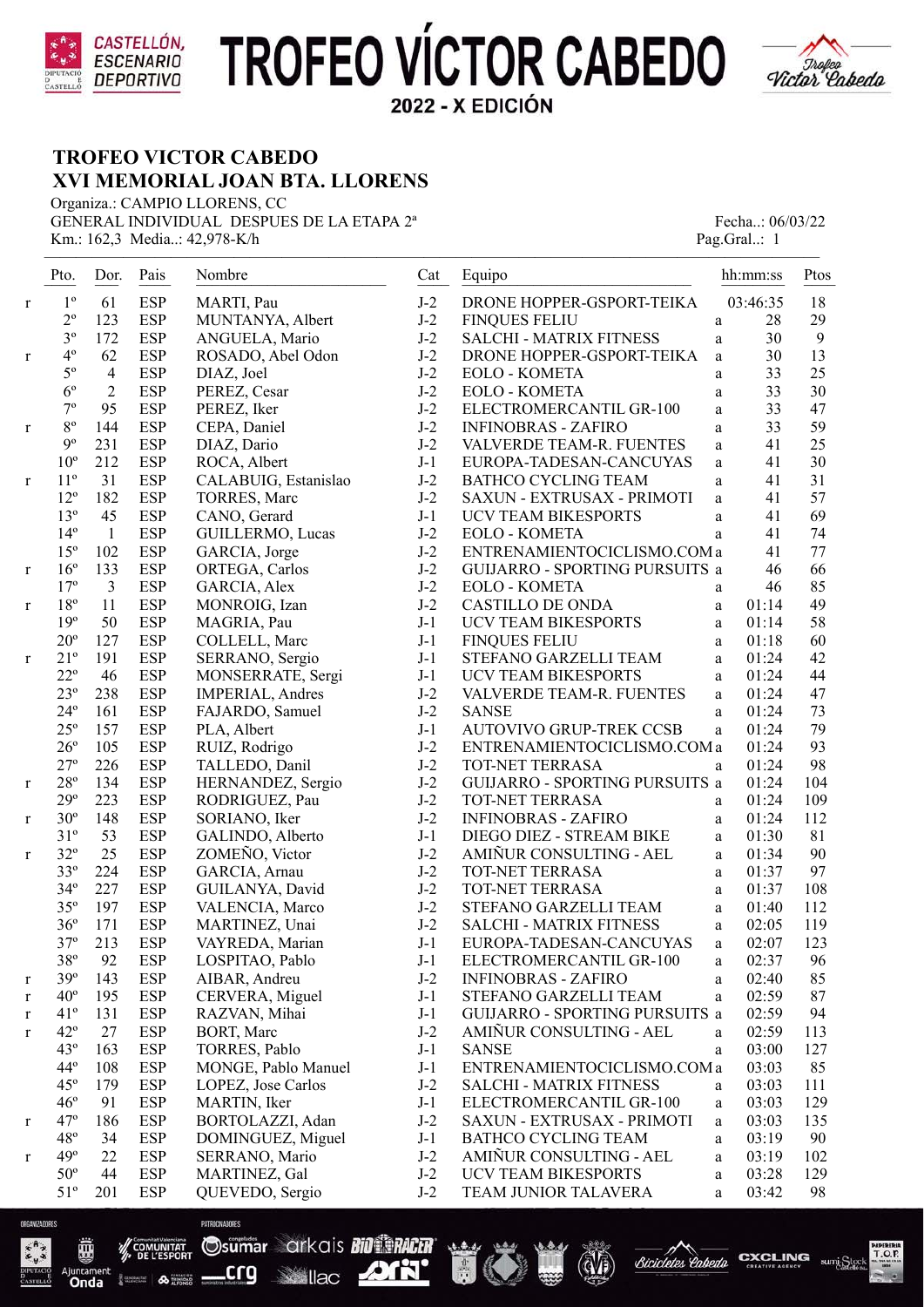

Fecha..: 06/03/22



| Pag.Gral: 2 |  |
|-------------|--|
|             |  |

|              | Pto.            | Dor. | Pais       | Nombre                | Cat   | Equipo                                     | hh:mm:ss | Ptos |
|--------------|-----------------|------|------------|-----------------------|-------|--------------------------------------------|----------|------|
|              | $52^{\circ}$    | 101  | <b>ESP</b> | AGUILAR, Hugo         | $J-2$ | ENTRENAMIENTOCICLISMO.COM a                | 03:42    | 148  |
|              | $53^\circ$      | 93   | <b>ESP</b> | ANTUNEZ, Pablo        | $J-1$ | ELECTROMERCANTIL GR-100<br>a               | 03:49    | 93   |
| r            | $54^{\circ}$    | 12   | <b>ESP</b> | ROMERO, Joel          | $J-2$ | CASTILLO DE ONDA<br>a                      | 04:27    | 114  |
|              | $55^{\circ}$    | 174  | <b>ESP</b> | CASADO, Jorge         | $J-2$ | <b>SALCHI - MATRIX FITNESS</b><br>a        | 04:31    | 115  |
| r            | $56^{\circ}$    | 13   | <b>ESP</b> | LEGUA, Alvaro         | $J-2$ | <b>CASTILLO DE ONDA</b><br>a               | 04:38    | 122  |
|              | $57^{\circ}$    | 81   | <b>ESP</b> | MOMPEAN, Jose Maria   | $J-1$ | EL NIETO DEL LOBO<br>$\mathbf{a}$          | 04:46    | 137  |
|              | 58°             | 42   | <b>ESP</b> | FRANQUESA, Adria      | $J-2$ | <b>UCV TEAM BIKESPORTS</b><br>a            | 04:46    | 144  |
|              | 59 <sup>o</sup> | 240  | <b>ESP</b> | FORCA, Ruben          | $J-1$ | VALVERDE TEAM-R. FUENTES<br>a              | 04:46    | 149  |
|              | $60^{\circ}$    | 41   | <b>ESP</b> | ARTERO, Daniel        | $J-2$ | UCV TEAM BIKESPORTS<br>a                   | 04:49    | 151  |
|              | $61^{\circ}$    | 38   | <b>FRA</b> | BERNAT, Lilian        | $J-2$ | <b>BATHCO CYCLING TEAM</b><br>a            | 04:52    | 147  |
| r            | $62^{\circ}$    | 146  | <b>ESP</b> | SOLER, Antonio Luis   | $J-2$ | <b>INFINOBRAS - ZAFIRO</b><br>a            | 04:52    | 157  |
|              | 63°             | 35   | <b>ESP</b> | GRACIA, Isaac         | $J-2$ | <b>BATHCO CYCLING TEAM</b><br>a            | 04:52    | 159  |
|              | $64^{\circ}$    | 33   | <b>ESP</b> | CRESPI, Francisco     | $J-1$ | <b>BATHCO CYCLING TEAM</b><br>$\mathbf{a}$ | 04:52    | 165  |
|              | $65^{\circ}$    | 54   | <b>ESP</b> | SANCHIDRIAN, Fernando | $J-1$ | DIEGO DIEZ - STREAM BIKE<br>a              | 04:53    | 133  |
|              | $66^{\circ}$    | 188  | <b>ESP</b> | FAJARDO, Alex         | $J-1$ | SAXUN - EXTRUSAX - PRIMOTI<br>a            | 04:56    | 157  |
|              | $67^\circ$      | 9    | <b>ESP</b> | CADENA, Joan          | $J-2$ | EOLO - KOMETA<br>a                         | 05:00    | 97   |
|              | $68^{\circ}$    | 10   | <b>ESP</b> | GARCIA, Hector        | $J-1$ | <b>EOLO - KOMETA</b><br>a                  | 05:02    | 154  |
|              | $69^\circ$      | 211  | <b>ESP</b> | PLANA, Lluc           | $J-1$ | EUROPA-TADESAN-CANCUYAS<br>a               | 05:04    | 136  |
|              | $70^{\circ}$    | 216  | <b>ESP</b> | SANCHEZ, Alex         | $J-1$ | EUROPA-TADESAN-CANCUYAS<br>a               | 05:06    | 149  |
|              | $71^{\circ}$    | 175  | <b>ESP</b> | JIMENEZ, Tomas        | $J-1$ | <b>SALCHI - MATRIX FITNESS</b><br>a        | 05:29    | 162  |
| r            | $72^{\circ}$    | 185  | <b>ESP</b> | VERDU, Gorka          | $J-1$ | SAXUN - EXTRUSAX - PRIMOTI<br>a            | 06:08    | 155  |
|              | $73^{\circ}$    | 106  | <b>ESP</b> | JIMENEZ, Pablo        | $J-2$ | ENTRENAMIENTOCICLISMO.COM a                | 06:09    | 149  |
|              | $74^{\circ}$    | 56   | <b>ESP</b> | PINDADO, Hector       | $J-1$ | DIEGO DIEZ - STREAM BIKE<br>$\mathbf{a}$   | 06:09    | 175  |
| r            | $75^{\circ}$    | 69   | <b>ESP</b> | CALVO, Pablo          | $J-1$ | DRONE HOPPER-GSPORT-TEIKA<br>a             | 06:17    | 175  |
|              | $76^{\circ}$    | 229  | <b>ESP</b> | LLOVERAS, Marc        | $J-1$ | TOT-NET TERRASA<br>a                       | 06:25    | 174  |
| $\mathbf{r}$ | $77^{\circ}$    | 141  | <b>ESP</b> | MERENCIANO, Alejandro | $J-2$ | <b>INFINOBRAS - ZAFIRO</b><br>$\mathbf{a}$ | 06:25    | 184  |
|              | $78^{\circ}$    | 228  | <b>ESP</b> | FIGULS, Jaume         | $J-1$ | TOT-NET TERRASA<br>a                       | 06:30    | 182  |
|              | 79 <sup>o</sup> | 122  | <b>ESP</b> | DEOSDAT, Tomas        | $J-2$ | <b>FINQUES FELIU</b><br>$\mathbf{a}$       | 06:34    | 128  |
|              | $80^{\circ}$    | 138  | <b>ESP</b> | LOPEZ, Francisco J.   | $J-2$ | GUIJARRO - SPORTING PURSUITS a             | 06:38    | 180  |
|              | 81°             | 103  | <b>ESP</b> | ORTEGA, Pablo         | $J-2$ | ENTRENAMIENTOCICLISMO.COM a                | 06:43    | 165  |
|              | $82^{\circ}$    | 113  | <b>ESP</b> | BAUTISTA, Alfonso     | $J-1$ | FENAVIN - TURISMO C. REAL<br>a             | 07:11    | 169  |
| r            | 83°             | 136  | <b>ESP</b> | MURCIA, Jaime         | $J-2$ | GUIJARRO - SPORTING PURSUITS a             | 07:53    | 171  |
| r            | $84^\circ$      | 192  | <b>ESP</b> | BRAVO, Marti          | $J-1$ | STEFANO GARZELLI TEAM<br>a                 | 07:55    | 133  |
|              | 85°             | 76   | <b>ESP</b> | MAINAR, Ivan          | $J-1$ | ECOTISA - IDC - MONAJ<br>a                 | 08:02    | 204  |
|              | 86°             | 104  | <b>ESP</b> | TENORIO, Daniel       | $J-1$ | ENTRENAMIENTOCICLISMO.COM a                | 08:08    | 177  |
|              | 87°             | 173  | <b>ESP</b> | NAVAS, Alvaro         | $J-2$ | <b>SALCHI - MATRIX FITNESS</b><br>a        | 08:12    | 145  |
|              | $88^{\circ}$    | 48   | <b>ESP</b> | JIMENEZ, Santiago     | $J-1$ | <b>UCV TEAM BIKESPORTS</b><br>a            | 08:50    | 201  |
|              | 89°             | 164  | <b>ESP</b> | RUBIO, Jose Antonio   | $J-1$ | <b>SANSE</b><br>$\mathbf a$                | 08:50    | 203  |
|              | $90^\circ$      | 83   | <b>ESP</b> | SANCHEZ, Alejandro    | $J-1$ | EL NIETO DEL LOBO<br>a                     | 09:00    | 198  |
| r            | 91°             | 142  | <b>ESP</b> | MERENCIANO, Aaron     | $J-2$ | <b>INFINOBRAS - ZAFIRO</b><br>a            | 09:08    | 212  |
|              | $92^{\circ}$    | 119  | <b>ESP</b> | ARTESERO, Alejandro   | $J-2$ | FENAVIN - TURISMO C. REAL<br>a             | 10:31    | 216  |
|              | 93°             | 47   | <b>ESP</b> | PLANAS, Sergi         | $J-1$ | UCV TEAM BIKESPORTS<br>a                   | 12:45    | 224  |

#### **GENERAL MONTAÑA/ROJO-BIO RACER**

|  | $1^{\circ}$ 34 DOMINGUEZ, Miguel | ESP BATHCO CYCLING TEAM       | 6-Pun |
|--|----------------------------------|-------------------------------|-------|
|  | 2 <sup>°</sup> 61 MARTI, Pau     | ESP DRONE HOPPER-GSPORT-TEIKA | 2-Pun |



Onda

**Sumar arkais Bill MACH**<br>
<u>Crg</u> M<sub>ilac</sub> ATH crg **See Ilac** 

PATROPRADORES





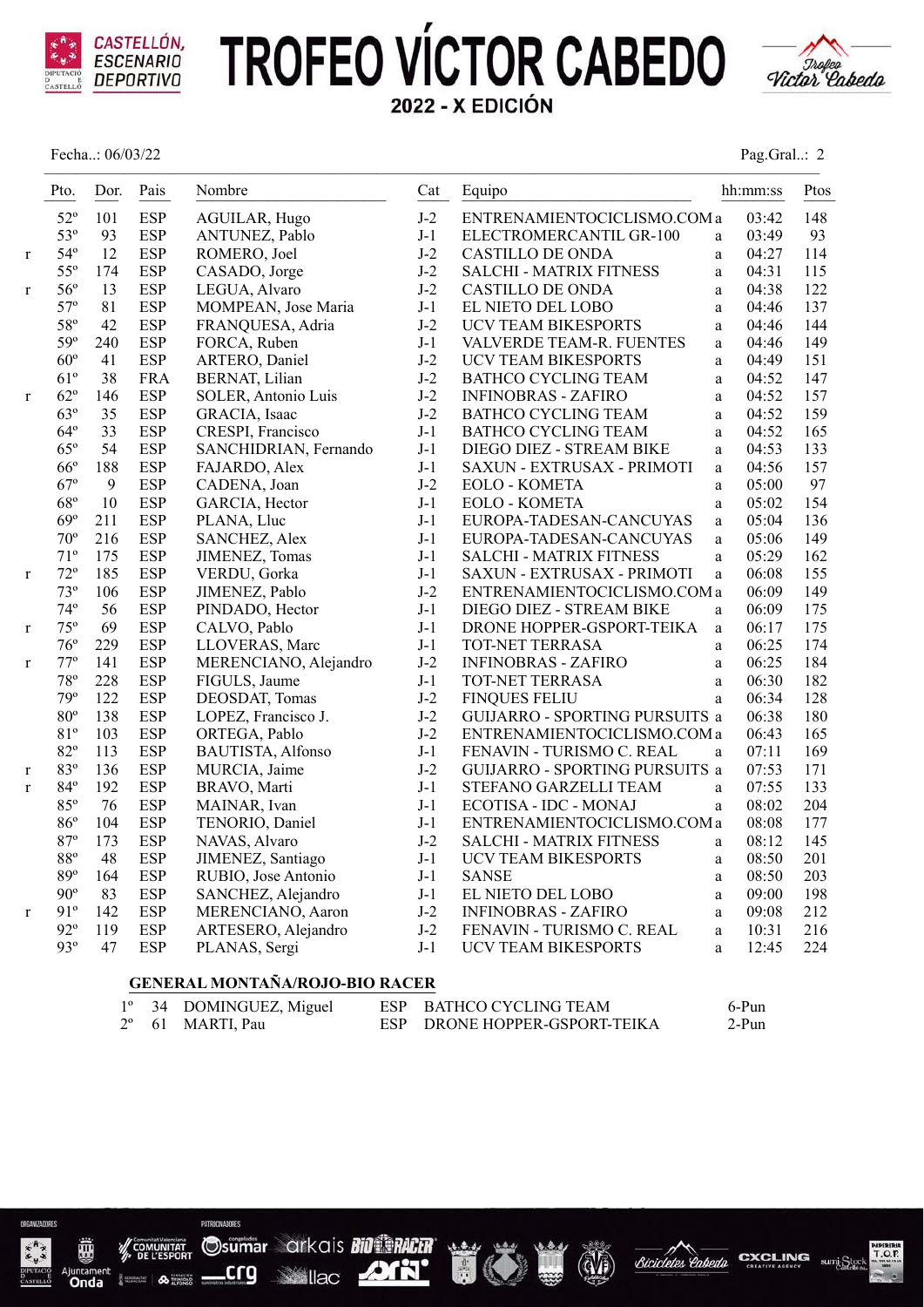

#### **GENERAL METAS VOLANTES/AZUL-CRG**

**:ASTELLÓN,** 

ESCENARIO **DEPORTIVO** 

|  | $1^{\circ}$ 9 CADENA, Joan    | ESP EOLO - KOMETA             | $6-Pun$ |
|--|-------------------------------|-------------------------------|---------|
|  | 2º 186 BORTOLAZZI, Adan       | ESP SAXUN - EXTRUSAX - PRIMOT | 4-Pun   |
|  | 3° 224 GARCIA, Arnau          | ESP TOT-NET TERRASA           | $3-Pun$ |
|  | 4° 179 LOPEZ, Jose Carlos     | ESP SALCHI - MATRIX FITNESS   | $3-Pun$ |
|  | $5^{\circ}$ 102 GARCIA, Jorge | ESP ENTRENAMIENTOCICLISMO.COM | $2-Pun$ |
|  | 6° 46 MONSERRATE, Sergi       | ESP UCV TEAM BIKESPORTS       | $2-Pun$ |
|  | 7º 31 CALABUIG, Estanislao    | ESP BATHCO CYCLING TEAM       | 1-Pun   |
|  | 8° 157 PLA, Albert            | ESP AUTOVIVO GRUP-TREK CCSB   | 1-Pun   |

#### **GENERAL S. ESPECIALES/NEGRO-LUNA ABRASIV**

|  | $1^{\circ}$ 9 CADENA, Joan  | ESP EOLO - KOMETA            | 6-Pun |
|--|-----------------------------|------------------------------|-------|
|  | 2° 53 GALINDO, Alberto      | ESP DIEGO DIEZ - STREAM BIKE | 2-Pun |
|  | $3^{\circ}$ 12 ROMERO, Joel | ESP CASTILLO DE ONDA         | 2-Pun |
|  | $4^{\circ}$ 50 MAGRIA, Pau  | ESP UCV TEAM BIKESPORTS      | 1-Pun |
|  | 5° 93 ANTUNEZ, Pablo        | ESP ELECTROMERCANTIL GR-100  | 1-Pun |

### **GENERAL CATEGORIAS/BLANCO-OSUMAR**

|  | $1^{\circ}$ 212 ROCA, Albert       | ESP EUROPA-TADESAN-CANCUYAS  |   | 03:47:16 |
|--|------------------------------------|------------------------------|---|----------|
|  | $2^{\circ}$ 45 CANO, Gerard        | ESP UCV TEAM BIKESPORTS      | a | $\theta$ |
|  | 3 <sup>°</sup> 50 MAGRIA, Pau      | ESP UCV TEAM BIKESPORTS      | a | 33       |
|  | 4° 127 COLLELL, Marc               | ESP FINQUES FELIU            | a | 37       |
|  | 5 <sup>°</sup> 191 SERRANO, Sergio | ESP STEFANO GARZELLI TEAM    | a | 43       |
|  | 6° 46 MONSERRATE, Sergi            | ESP UCV TEAM BIKESPORTS      | a | 43       |
|  | $7^{\circ}$ 157 PLA, Albert        | ESP AUTOVIVO GRUP-TREK CCSB  | a | 43       |
|  | 8° 53 GALINDO, Alberto             | ESP DIEGO DIEZ - STREAM BIKE | a | 49       |
|  |                                    |                              |   |          |

### **GRAL REGIONALES/NARANJA-FCCV**

|  | $1^{\circ}$ 61 MARTI, Pau          | ESP DRONE HOPPER-GSPORT-TEIKA 03:46:35 |    |           |
|--|------------------------------------|----------------------------------------|----|-----------|
|  | 2° 62 ROSADO, Abel Odon            | ESP DRONE HOPPER-GSPORT-TEIKA a        |    | 30        |
|  | 3° 144 CEPA, Daniel                | ESP INFINOBRAS - ZAFIRO                | a  | 33        |
|  | 4º 31 CALABUIG, Estanislao         | ESP BATHCO CYCLING TEAM                | a. | 41        |
|  | 5 <sup>°</sup> 133 ORTEGA, Carlos  | ESP GUIJARRO - SPORTING PURSU          | a. | -46       |
|  | 6 <sup>°</sup> 11 MONROIG, Izan    | ESP CASTILLO DE ONDA                   | a. | 01:14     |
|  | 7 <sup>°</sup> 191 SERRANO, Sergio | ESP STEFANO GARZELLI TEAM              | a. | 01:24     |
|  | 8° 134 HERNANDEZ, Sergio           | ESP GUIJARRO - SPORTING PURSU          |    | a $01.24$ |



 $\frac{1}{2}$  and  $\frac{1}{2}$  . <br> <br>  $\bullet$  . <br> <br> <br> <br> <br> <br> <br> <br> <br><br><br><br><br><br>







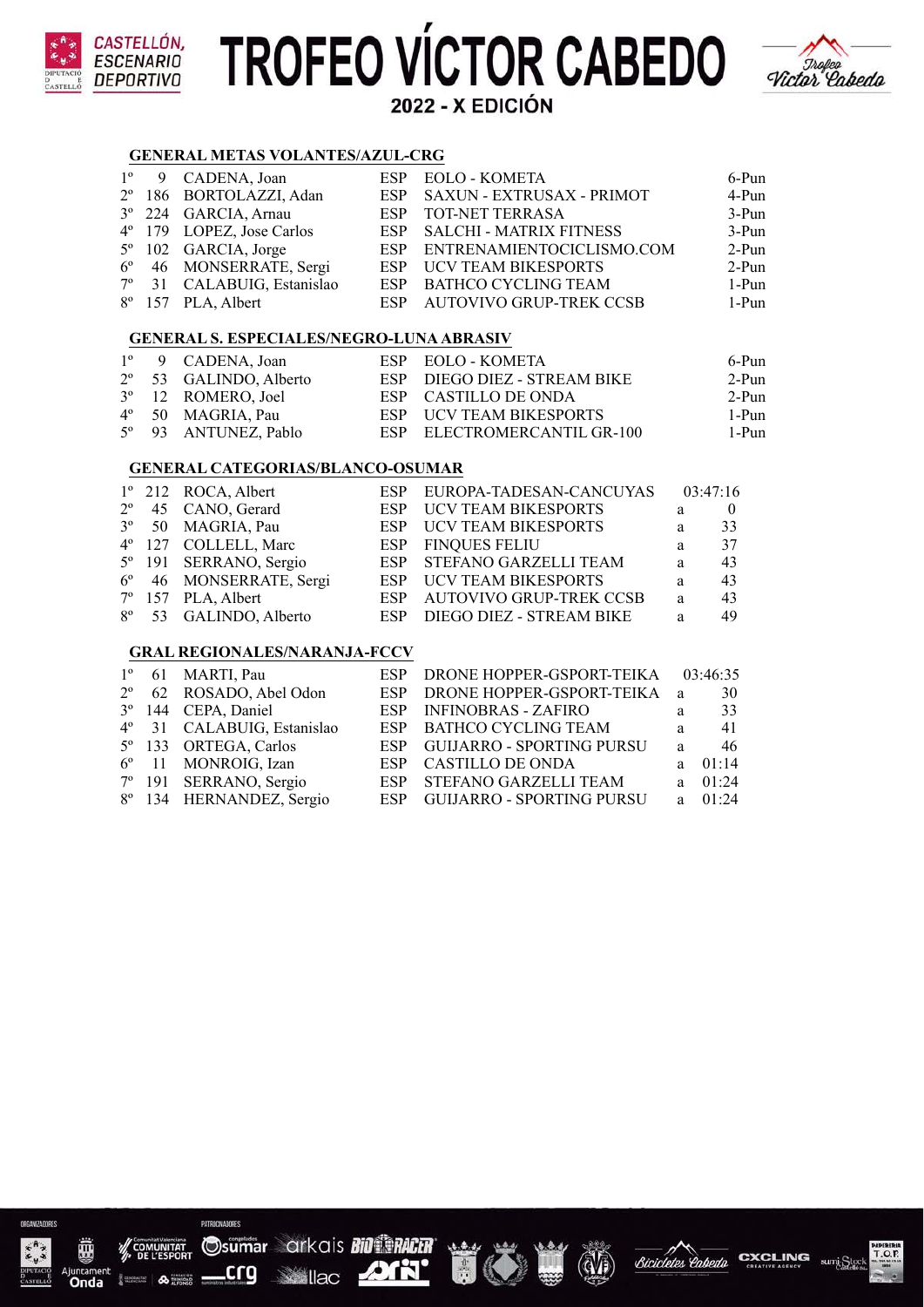



#### **GENERAL EQUIPOS**

| $1^{\circ}$     | DRONE HOPPER-GSPORT-TEIKA      | <b>DRO</b> | <b>ESP</b> | 11:21:01 |    |       |
|-----------------|--------------------------------|------------|------------|----------|----|-------|
| $2^{\circ}$     | EOLO - KOMETA                  | <b>KOM</b> | <b>ESP</b> | 11:21:32 | a  | 31    |
| 3 <sup>o</sup>  | <b>INFINOBRAS - ZAFIRO</b>     | <b>INF</b> | <b>ESP</b> | 11:22:15 | a  | 01:14 |
| $4^{\circ}$     | VALVERDE TEAM-R. FUENTES       | VAL.       | <b>ESP</b> | 11:22:23 | a. | 01:22 |
| $5^{\circ}$     | TOT-NET TERRASA                | <b>TOT</b> | <b>ESP</b> | 11:22:27 | a  | 01:26 |
| $6^{\circ}$     | <b>SALCHI - MATRIX FITNESS</b> | SAL        | <b>ESP</b> | 11:22:51 | a  | 01:50 |
| $7^{\circ}$     | <b>UCV TEAM BIKESPORTS</b>     | <b>UCV</b> | <b>ESP</b> | 11:22:58 | a  | 01:57 |
| $8^{\circ}$     | CASTILLO DE ONDA               | <b>OND</b> | <b>ESP</b> | 11:23:33 | a  | 02:32 |
| $9^{\circ}$     | ELECTROMERCANTIL GR-100        | <b>ELT</b> | <b>ESP</b> | 11:23:51 | a  | 02:50 |
| $10^{\circ}$    | AMIÑUR CONSULTING - AEL        | AMI        | <b>ESP</b> | 11:24:00 | a  | 02:59 |
| $11^{\circ}$    | ENTRENAMIENTOCICLISMO.COM ENT  |            | <b>ESP</b> | 11:24:53 | a  | 03:52 |
| $12^{\circ}$    | GULIARRO - SPORTING PURSU      | <b>GUI</b> | <b>ESP</b> | 11:24:54 | a  | 03:53 |
| $13^{\circ}$    | EUROPA-TADESAN-CANCUYAS        | <b>EUR</b> | <b>ESP</b> | 11:25:32 | a  | 04:31 |
| 14 <sup>°</sup> | STEFANO GARZELLI TEAM          | <b>STE</b> | <b>ESP</b> | 11:25:48 | a  | 04:47 |
| $15^{\circ}$    | SAXUN - EXTRUSAX - PRIMOT      | <b>SAX</b> | <b>ESP</b> | 11:26:47 | a  | 05:46 |
| $16^{\circ}$    | <b>FINQUES FELIU</b>           | <b>FIN</b> | <b>ESP</b> | 11:28:05 | a  | 07:04 |
| 17 <sup>°</sup> | BATHCO CYCLING TEAM            | <b>BAT</b> | <b>ESP</b> | 11:28:37 | a  | 07:36 |
| $18^{\circ}$    | <b>SANSE</b>                   | <b>SAN</b> | <b>ESP</b> | 11:31:25 | a  | 10:24 |
| 19 <sup>°</sup> | DIEGO DIEZ - STREAM BIKE       | DIE        | <b>ESP</b> | 11:32:17 | a  | 11:16 |
| $20^{\circ}$    | EL NIETO DEL LOBO              | NIE        | <b>ESP</b> | 11:39:56 | a  | 18:55 |
|                 |                                |            |            |          |    |       |

### **PORTADORES DE MAILLOTS**

Clasificación G.INDIVIDUAL/AMARILLO-CS ESCENARIO G.MONTAÑA/ROJO-BIO RACER G.METAS VOLANTES/AZUL-CRG G.S. ESPECIALES/NEGRO-LUNA ABRASIV G.CATEGORIAS/BLANCO-OSUMAR G.REGIONALES/NARANJA-FCCV

| Dor. Equ |            | Nombre            |
|----------|------------|-------------------|
| 61       | <b>DRO</b> | MARTI, Pau        |
| 34       | <b>BAT</b> | DOMINGUEZ, Miguel |
| 9        | <b>KOM</b> | CADENA, Joan      |
| 53.      | DIE.       | GALINDO, Alberto  |
|          | 212 EUR    | ROCA, Albert      |
| 62.      | DRO        | ROSADO, Abel Odon |



顽

<sub>uncame</sub><br>**Onda** 

 $\frac{1}{2}$ 

PATROPRADORES

Lcrg









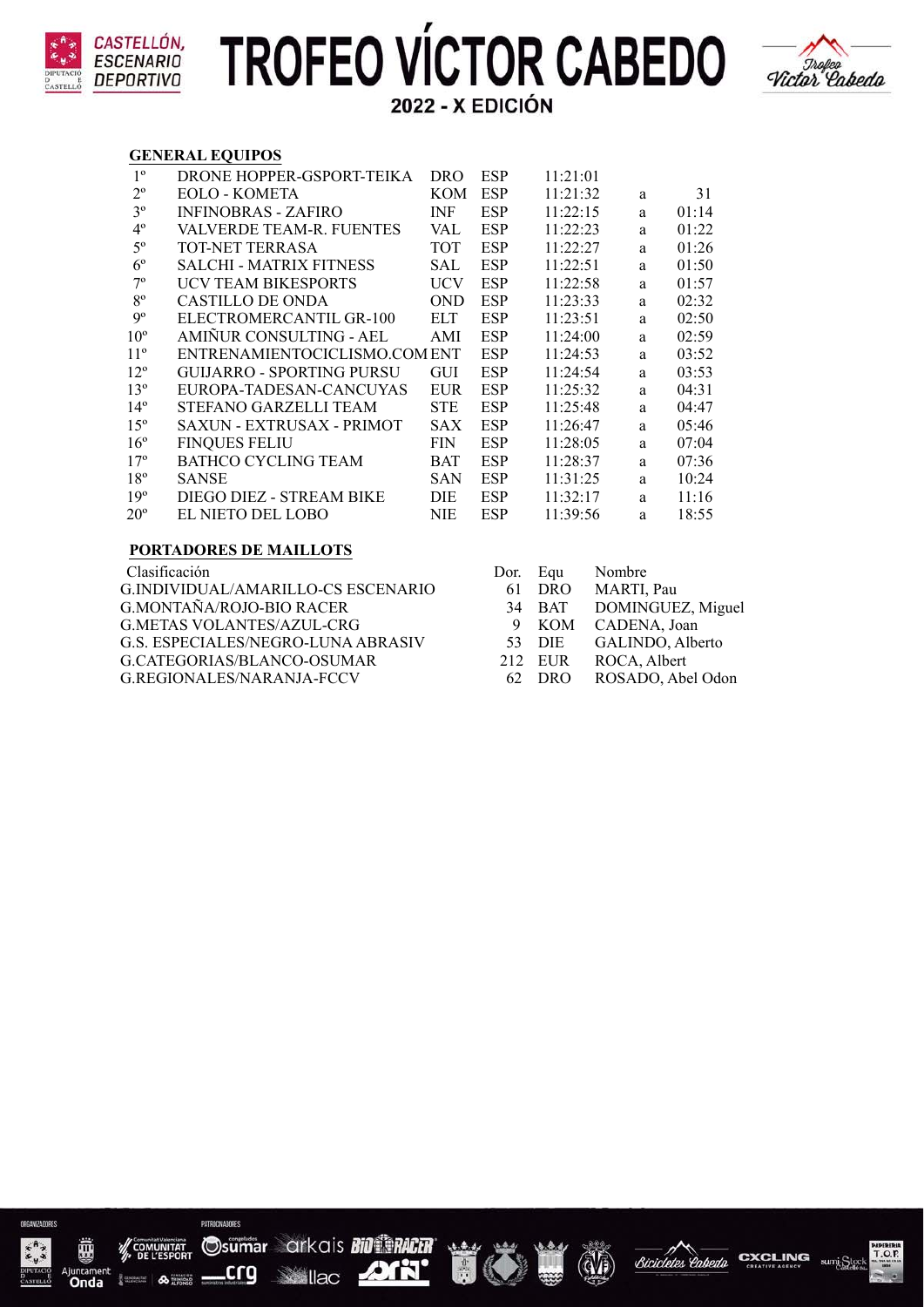

# **TROFEO VÍCTOR CABEDO**



2022 - X EDICIÓN

### **TROFEO VICTOR CABEDO**

CLASIFICACION GENERAL POR DORSALES

Organiza.:CAMPIO LLORENS, CC<br>
Fecha..: 06/03/2022

| DOR NOMBRE                                          | DIF - GRAL     | <b>DOR NOMBRE</b>                   | DIF - GRAL   | <b>DOR NOMBRE</b> | DIF - GRAL |
|-----------------------------------------------------|----------------|-------------------------------------|--------------|-------------------|------------|
| *EOLO - KOMETA (ESP)                                |                | *FINQUES FELIU (ESP)                |              |                   |            |
| 1 GUILLERMO, Lucas                                  | $41 - 14$      | 122 DEOSDAT, Tomas                  | $06:34 - 79$ |                   |            |
| 2 PEREZ, Cesar                                      | $33 - 6$       | 123 MUNTANYA, Albert                | $28 - 2$     |                   |            |
| 3 GARCIA, Alex                                      | $46 - 17$      | 127 COLLELL, Marc                   | $01:18 - 20$ |                   |            |
| 4 DIAZ, Joel                                        | $33 - 5$       | *GUIJARRO - SPORTING PURSUITS (ESP) |              |                   |            |
| 9 CADENA, Joan                                      | $05:00 - 67$   | 131 RAZVAN, Mihai                   | $02:59 - 41$ |                   |            |
| 10 GARCIA, Hector                                   | $05:02 - 68$   | 133 ORTEGA, Carlos                  | $46 - 16$    |                   |            |
| <i>*CASTILLO DE ONDA (ESP)</i>                      |                | 134 HERNANDEZ, Sergio               | $01:24 - 28$ |                   |            |
| 11 MONROIG, Izan                                    | $01:14 - 18$   | 136 MURCIA, Jaime                   | $07:53 - 83$ |                   |            |
| 12 ROMERO, Joel                                     | $04:27 - 54$   | 138 LOPEZ, Francisco J.             | $06:38 - 80$ |                   |            |
| 13 LEGUA, Alvaro                                    | $04:38 - 56$   | *INFINOBRAS - ZAFIRO (ESP)          |              |                   |            |
| *AMIÑUR CONSULTING - AEL (ESP)                      |                | 141 MERENCIANO, Alejandro           | $06:25 - 77$ |                   |            |
| 22 SERRANO, Mario                                   | $03:19 - 49$   | 142 MERENCIANO, Aaron               | $09:08 - 91$ |                   |            |
| 25 ZOMEÑO, Victor                                   | $01:34 - 32$   | 143 AIBAR, Andreu                   | $02:40 - 39$ |                   |            |
| 27 BORT, Marc                                       | $02:59 - 42$   | 144 CEPA, Daniel                    | $33 - 8$     |                   |            |
| *BATHCO CYCLING TEAM (ESP)                          |                | 146 SOLER, Antonio Luis             | $04:52 - 62$ |                   |            |
| 31 CALABUIG, Estanislao                             | $41 - 11$      | 148 SORIANO, Iker                   | $01:24 - 30$ |                   |            |
| 33 CRESPI, Francisco                                | $04:52 - 64$   | *AUTOVIVO GRUP-TREK CCSB (ESP)      |              |                   |            |
| 34 DOMINGUEZ, Miguel                                | $03:19 - 48$   | 157 PLA, Albert                     | $01:24 - 25$ |                   |            |
| 35 GRACIA, Isaac                                    | $04:52 - 63$   | *SANSE (ESP)                        |              |                   |            |
| 38 BERNAT, Lilian                                   | $04:52 - 61$   | 161 FAJARDO, Samuel                 | $01:24 - 24$ |                   |            |
| *UCV TEAM BIKESPORTS (ESP)                          |                | 163 TORRES, Pablo                   | $03:00 - 43$ |                   |            |
| 41 ARTERO, Daniel                                   | $04:49 - 60$   | 164 RUBIO, Jose Antonio             | $08:50 - 89$ |                   |            |
| 42 FRANQUESA, Adria                                 | $04:46 - 58$   | *SALCHI - MATRIX FITNESS (ESP)      |              |                   |            |
| 44 MARTINEZ, Gal                                    | $03:28 - 50$   | 171 MARTINEZ, Unai                  | $02:05 - 36$ |                   |            |
| 45 CANO, Gerard                                     | $41 - 13$      | 172 ANGUELA, Mario                  | $30 - 3$     |                   |            |
| 46 MONSERRATE, Sergi                                | $01:24 - 22$   | 173 NAVAS, Alvaro                   | $08:12 - 87$ |                   |            |
| 47 PLANAS, Sergi                                    | $12:45 - 93$   | 174 CASADO, Jorge                   | $04:31 - 55$ |                   |            |
| 48 JIMENEZ, Santiago                                | $08:50 - 88$   | 175 JIMENEZ, Tomas                  | $05:29 - 71$ |                   |            |
| 50 MAGRIA, Pau                                      | $01:14 - 19$   | 179 LOPEZ, Jose Carlos              | $03:03 - 45$ |                   |            |
| *DIEGO DIEZ - STREAM BIKE (ESP)                     |                | *SAXUN - EXTRUSAX - PRIMOTI (ESP)   |              |                   |            |
| 53 GALINDO, Alberto                                 | $01:30 - 31$   | 182 TORRES, Marc                    | $41 - 12$    |                   |            |
| 54 SANCHIDRIAN, Fernando                            | $04:53 - 65$   | 185 VERDU, Gorka                    | $06:08 - 72$ |                   |            |
| 56 PINDADO, Hector                                  | $06:09 - 74$   | 186 BORTOLAZZI, Adan                | $03:03 - 47$ |                   |            |
| *DRONE HOPPER-GSPORT-TEIKA (ESP)                    |                | 188 FAJARDO, Alex                   | $04:56 - 66$ |                   |            |
| 61 MARTI, Pau                                       | Lider -<br>- 1 | *STEFANO GARZELLI TEAM (ESP)        |              |                   |            |
| 62 ROSADO, Abel Odon                                | $30 -$<br>-4   | 191 SERRANO, Sergio                 | $01:24 - 21$ |                   |            |
| 69 CALVO, Pablo                                     | $06:17 - 75$   | 192 BRAVO, Marti                    | $07:55 - 84$ |                   |            |
| *ECOTISA - IDC - MONAJ (ESP)                        |                | 195 CERVERA, Miguel                 | $02:59 - 40$ |                   |            |
| 76 MAINAR, Ivan                                     | $08:02 - 85$   | 197 VALENCIA, Marco                 | $01:40 - 35$ |                   |            |
| *EL NIETO DEL LOBO (ESP)                            |                | *TEAM JUNIOR TALAVERA (ESP)         |              |                   |            |
| 81 MOMPEAN, Jose Maria                              | $04:46 - 57$   | 201 QUEVEDO, Sergio                 | $03:42 - 51$ |                   |            |
| 83 SANCHEZ, Alejandro                               | $09:00 - 90$   | *EUROPA-TADESAN-CANCUYAS (ESP)      |              |                   |            |
| *ELECTROMERCANTIL GR-100 (ESP)                      |                | 211 PLANA, Lluc                     | $05:04 - 69$ |                   |            |
| 91 MARTIN, Iker                                     | $03:03 - 46$   | 212 ROCA, Albert                    | $41 - 10$    |                   |            |
| 92 LOSPITAO, Pablo                                  | $02:37 - 38$   | 213 VAYREDA, Marian                 | $02:07 - 37$ |                   |            |
| 93 ANTUNEZ, Pablo                                   | $03:49 - 53$   | 216 SANCHEZ, Alex                   | $05:06 - 70$ |                   |            |
| 95 PEREZ, Iker                                      | $33 - 7$       | *TOT-NET TERRASA (ESP)              |              |                   |            |
| *ENTRENAMIENTOCICLISMO.COM (ESP) 223 RODRIGUEZ, Pau |                |                                     | $01:24 - 29$ |                   |            |
| 101 AGUILAR, Hugo                                   | $03:42 - 52$   | 224 GARCIA, Arnau                   | $01:37 - 33$ |                   |            |
| 102 GARCIA, Jorge                                   | $41 - 15$      | 226 TALLEDO, Danil                  | $01:24 - 27$ |                   |            |
| 103 ORTEGA, Pablo                                   | $06:43 - 81$   | 227 GUILANYA, David                 | $01:37 - 34$ |                   |            |
| 104 TENORIO, Daniel                                 | $08:08 - 86$   | 228 FIGULS, Jaume                   | $06:30 - 78$ |                   |            |
| 105 RUIZ, Rodrigo                                   | $01:24 - 26$   | 229 LLOVERAS, Marc                  | $06:25 - 76$ |                   |            |
| 106 JIMENEZ, Pablo                                  | $06:09 - 73$   | *VALVERDE TEAM-R. FUENTES (ESP)     |              |                   |            |
| 108 MONGE, Pablo Manuel                             | $03:03 - 44$   | 231 DIAZ, Dario                     | $41 - 9$     |                   |            |
| *FENAVIN - TURISMO C. REAL (ESP)                    |                | 238 IMPERIAL, Andres                | $01:24 - 23$ |                   |            |
| 113 BAUTISTA, Alfonso                               | $07:11 - 82$   | 240 FORCA, Ruben                    | $04:46 - 59$ |                   |            |
| 119 ARTESERO, Alejandro                             | $10:31 - 92$   |                                     |              |                   |            |

TO

Bicicletes

Popode

Osumar arkais BiO PACER

crq

**B** serves

Onda

**DON'T**